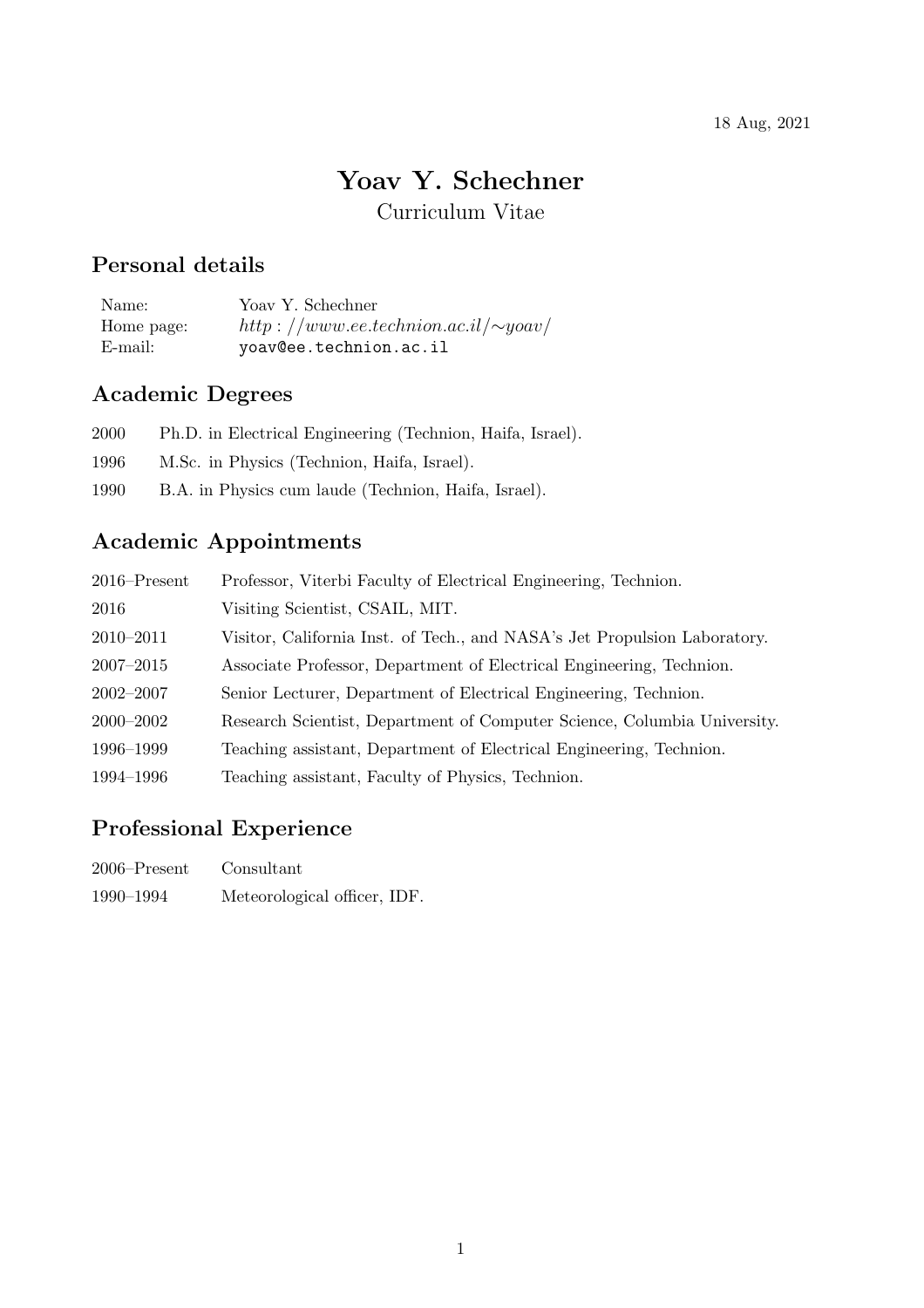# **Teaching Experience**

|           | 2002–Present Technion–Israel Institute of Technology –                                  |
|-----------|-----------------------------------------------------------------------------------------|
|           | Advanced course Three-Dimensional Imaging and Reconstruction.                           |
|           | Advanced course <i>Imaging Systems for Computer Vision</i> .                            |
|           | Undergraduate/graduate course Electroopic Systems.                                      |
|           | Undergraduate/graduate course Image Processing and Analysis.                            |
|           | Undergraduate course Intr. to Digital Signal Processing,                                |
| 1994–1999 | $Technion$ - Israel Institute of Technology -                                           |
|           | Undergraduate/graduate course Image Processing and Analysis.                            |
|           | Received the Award for Excellence in Teaching.                                          |
|           | Instruction of undergraduate students in the electrooptics laboratory.                  |
|           | Instruction of undergraduate students in the physics laboratories (Faculty of Physics). |
|           |                                                                                         |

# **Public Professional Activities**

| 2001 | Program Committee<br>IEEE Comp. Soc. Conf. on Computer Vision & Pattern Recognition (CVPR'01).                                              |
|------|---------------------------------------------------------------------------------------------------------------------------------------------|
| 2003 | Program Committee<br>IEEE International Conference on Computer Vision (ICCV'03).                                                            |
| 2004 | Organizer and Chair<br>CCIT Workshop about Innovations in Signal and Image Processing, March 2004.                                          |
| 2004 | Program Committee.<br>IEEE Comp. Soc. Conf. on Computer Vision & Pattern Recognition (CVPR'04).                                             |
| 2004 | Chairing session on Non-Acoustic Sensors<br>IEEE/MTS Oceans'04.                                                                             |
| 2005 | Chairing session on Non-Acoustic Imaging<br>IEEE/MTS Oceans'05.                                                                             |
| 2005 | Program Committee<br>IEEE International Conf. on Computer Vision (ICCV'05).                                                                 |
| 2005 | Program Committee; Chairing special session on Polarization in Computer Vision<br>SPIE Conf. on Polarization Science and Remote Sensing II. |
| 2005 | Program Committee<br>IEEE Comp. Soc. Conf. on Computer Vision & Pattern Recognition (CVPR'05).                                              |
| 2006 | Program Committee.<br>European Conf. on Computer Vision (ECCV'06).                                                                          |
| 2006 | Program Committee<br>IEEE Comp. Soc. Conf. on Computer Vision & Pattern Recognition (CVPR'06).                                              |
| 2007 | Organizer and Chair<br>IEEE/ONR Scattering 2007: Int. Sympos. on Volumetric Scattering in Vision &<br>Graphics.                             |
| 2007 | Program Committee<br>IEEE Comp. Soc. Conf. on Computer Vision & Pattern Recognition (CVPR'07).                                              |
| 2007 | Program Committee<br>IEEE BMG - Beyond Multiview Geometry Workshop (Adjacent to CVPR 2007).                                                 |
| 2007 | Program Committee<br>SPIE Conf. on Polarization Science & Remote Sensing III.                                                               |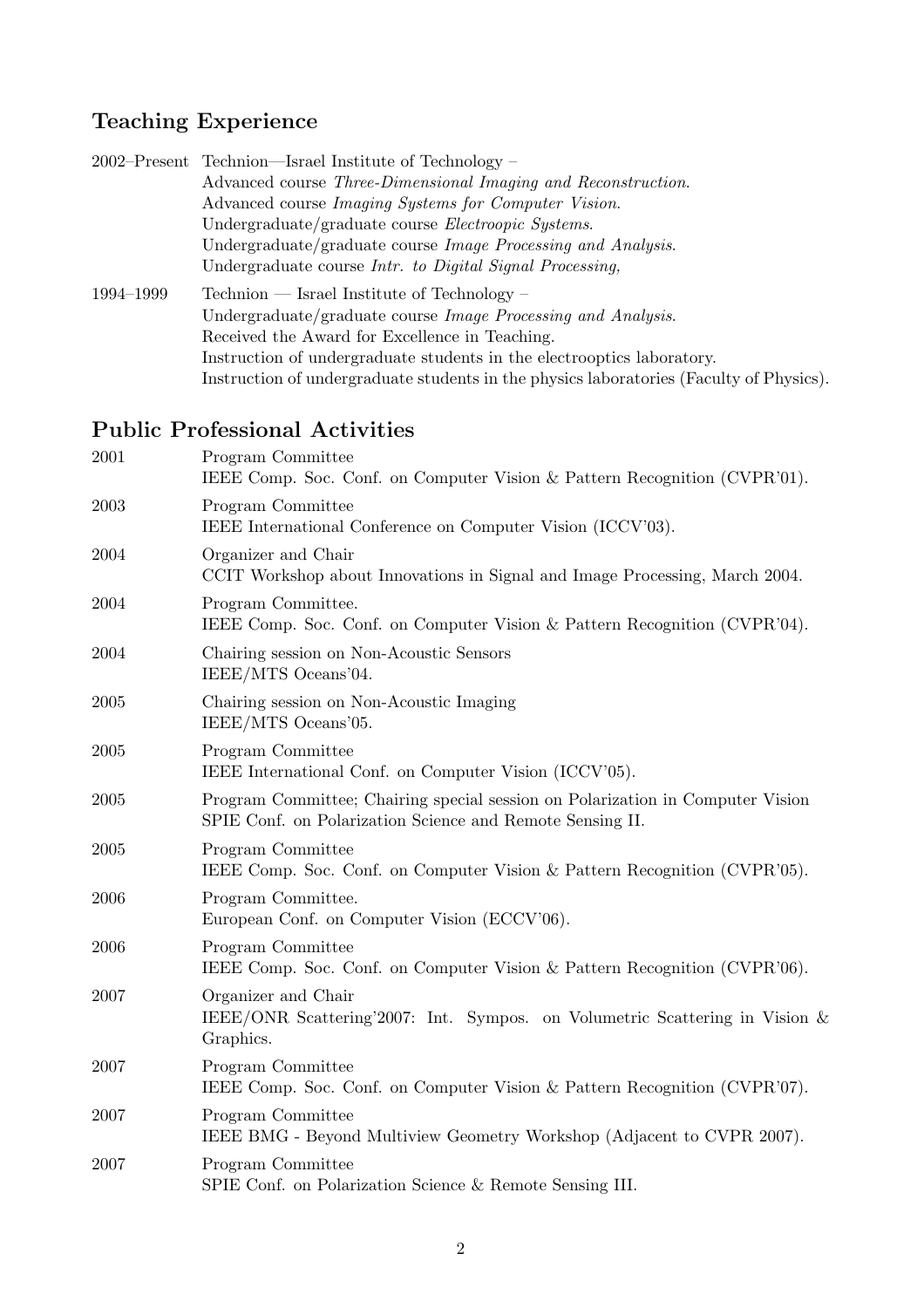| 2007      | Organizer and Chair<br>Computer Vision and Graphics, Israel Ministry of Science Infrastructure Research<br>Workshop. |
|-----------|----------------------------------------------------------------------------------------------------------------------|
| 2008      | Organizer and Chair<br>CCIT Workshop on Computer Vision and Multimedia, July 2008.                                   |
| 2008      | Organizer<br>German-Israel Workshop for Vision and Image Sciences.                                                   |
| 2009      | Workshop Chair<br>IEEE International Conference on Computer Vision (ICCV'09).                                        |
| 2009      | Program Committee<br>Int. Conf. on Computational Photography (ICCP'09).                                              |
| 2009      | Area Chair<br>IEEE Comp. Soc. Conf. on Computer Vision & Pattern Recognition (CVPR'09).                              |
| 2009      | Program Committee<br>Pacific-Rim Symposium on Image and Video Technology (PSIVT 2009).                               |
| 2010      | Finance Chair<br>IEEE Int. Conf. on Computational Photography (ICCP'10).                                             |
| 2010      | <b>Steering Committee</b><br>Israel Machine Vision Conference (2010).                                                |
| 2011      | Program Committee<br>Int. Conf. on Computational Photography (ICCP'11).                                              |
| 2012      | Program Chair<br>Int. Conf. on Computational Photography (ICCP'12).                                                  |
| 2012      | Area Chair<br>European Conf. on Computer Vision (ECCV'12).                                                           |
| 2012-2014 | Section Editor<br>Computer Vision: A Reference Guide (Encyclopedia of Computer Vision), Springer,<br>2014.           |
| 2012-2017 | Associate Editor<br>Optics Express.                                                                                  |
| 2013-2019 | <b>Steering Committee</b><br>Int. Conf. on Computational Photography (ICCP).                                         |
| 2014      | Scientific Committee Member and Session Chair<br>Int. Congress Imaging Science (ICIS'14).                            |
| 2014      | Program Committee<br>IEEE International Workshop on Computational Cameras and Displays (CCD'14).                     |
| 2015      | Program Committee<br>SPIE Conf. on Polarization Science & Remote Sensing VII.                                        |
| 2015      | Area Chair<br>IEEE Int. Conf. Computer Vision (ICCV'15).                                                             |
| 2016      | Program Committee<br>SEEEI Optical Engineering.                                                                      |
| 2016      | Area Chair<br>IEEE Comp. Soc. Conf. on Computer Vision & Pattern Recognition (CVPR'16).                              |
| 2016      | Program Committee<br>Int. Conf. on Computational Photography (ICCP'16).                                              |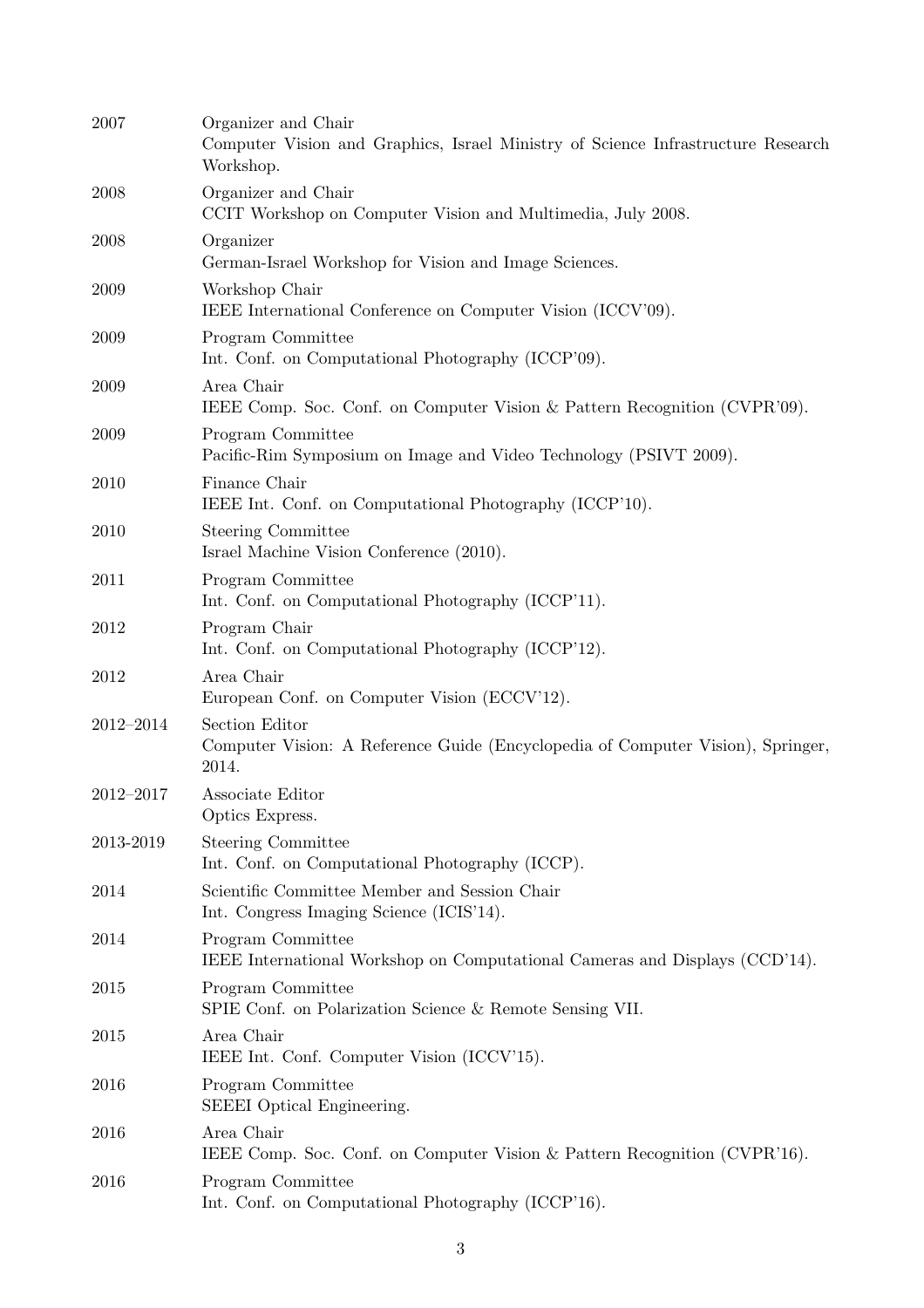| 2016 | Chair, jointly with Miri Ben-Chen                                                                                                                           |
|------|-------------------------------------------------------------------------------------------------------------------------------------------------------------|
|      | The Annual Henry Taub International TCE Conference 3D Visual Computing: Graph-                                                                              |
|      | ics, Geometry $\mathcal C$ Imaging.                                                                                                                         |
| 2016 | Guest Editor, jointly with W. Freeman, A. Savakis, N. Snavely, W. Heidrich,<br>IEEE Trans. Computational Imaging, Special Issue on <i>Extreme Imaging</i> . |
| 2017 | Program Committee<br>SPIE Conf. on Polarization Science & Remote Sensing VIII.                                                                              |
| 2021 | Program Chair<br>Int. Conf. on Computational Photography (ICCP'21).                                                                                         |
| 2021 | Program Committee<br>SPIE Conf. on Polarization Science & Remote Sensing X.                                                                                 |

#### **Reviewer for:**

Science Foundation Ireland; ISF Grants; BSF Grants; NOAA Grant; 3DV14; IEEE TPAMI; Int. J. Computer Vision; SIGGRAPH; IEEE TIP; JOSA A; Signal Processing; J. Electronic Imaging; Photogrammetric Eng. and Remote Sensing; Machine Vision and App.; Integrative and Comparative Biology; IEEE ICCV; IEEE CVPR; ECCV; ICPR; Int. Conf. on Advances in Pattern Recognition (ICAPR); IEEE Trans. Circuits and Systems for Video Technology; Applied Optics. Journal of the Atmospheric Sciences

## **Technion Activities**

| 1996-1999        | Coordinator of the "Pixel-Club" - a colloquium forum of Technion researchers in the<br>fields of image processing and computer vision.                                                                                                |
|------------------|---------------------------------------------------------------------------------------------------------------------------------------------------------------------------------------------------------------------------------------|
| 2004,2014        | Public Relations for the Technion in the press (press releases regarding the inven-<br>tion dealing with underwater photography, including interviews to the general press,<br>television interviews to Reuters, Channel 8, ATS, etc. |
| 2004-2005        | Lectures to Technion invited guests and donors.                                                                                                                                                                                       |
| 2005             | Trip to Germany (Munich) for making the case in front of the Scientific Review<br>Committee of the Minerva Ollendorff Center.                                                                                                         |
| 2004-2006        | Interviewing students for the Technion's Excellence Program.                                                                                                                                                                          |
| 2013-2015        | Outreach: Advising a year-long project of high-school (Kabri) student (Sapir Matlaw)<br>for Physics matriculation.                                                                                                                    |
| 2015             | Fund-raising tour for the ATS, February.                                                                                                                                                                                              |
| 2014-2017        | Member in the Standing Committee for Academic Studies.                                                                                                                                                                                |
| 2015-2020        | Member of the Technion inter-departmental committee for Marine Engineering.                                                                                                                                                           |
| 2016-2017        | Advisory Board Committee, Samuel Neaman Institute.                                                                                                                                                                                    |
| 2018-2019        | Representative to the Technion Senate.                                                                                                                                                                                                |
| 2018-2019        | Member of the Technion Autonomous Systems Program committee.                                                                                                                                                                          |
| 2018-2019        | Member of the Planning and Budgeting Committee in the Council for Higher Educa-<br>tion.                                                                                                                                              |
| 2018-2020        | Technion Senate member.                                                                                                                                                                                                               |
| 2018-2020        | Member of the Viterbi fellowship committee.                                                                                                                                                                                           |
| $2019 -$ Present | Committee member of the Technion inter-departmental program for Oceanic Engi-<br>neering.                                                                                                                                             |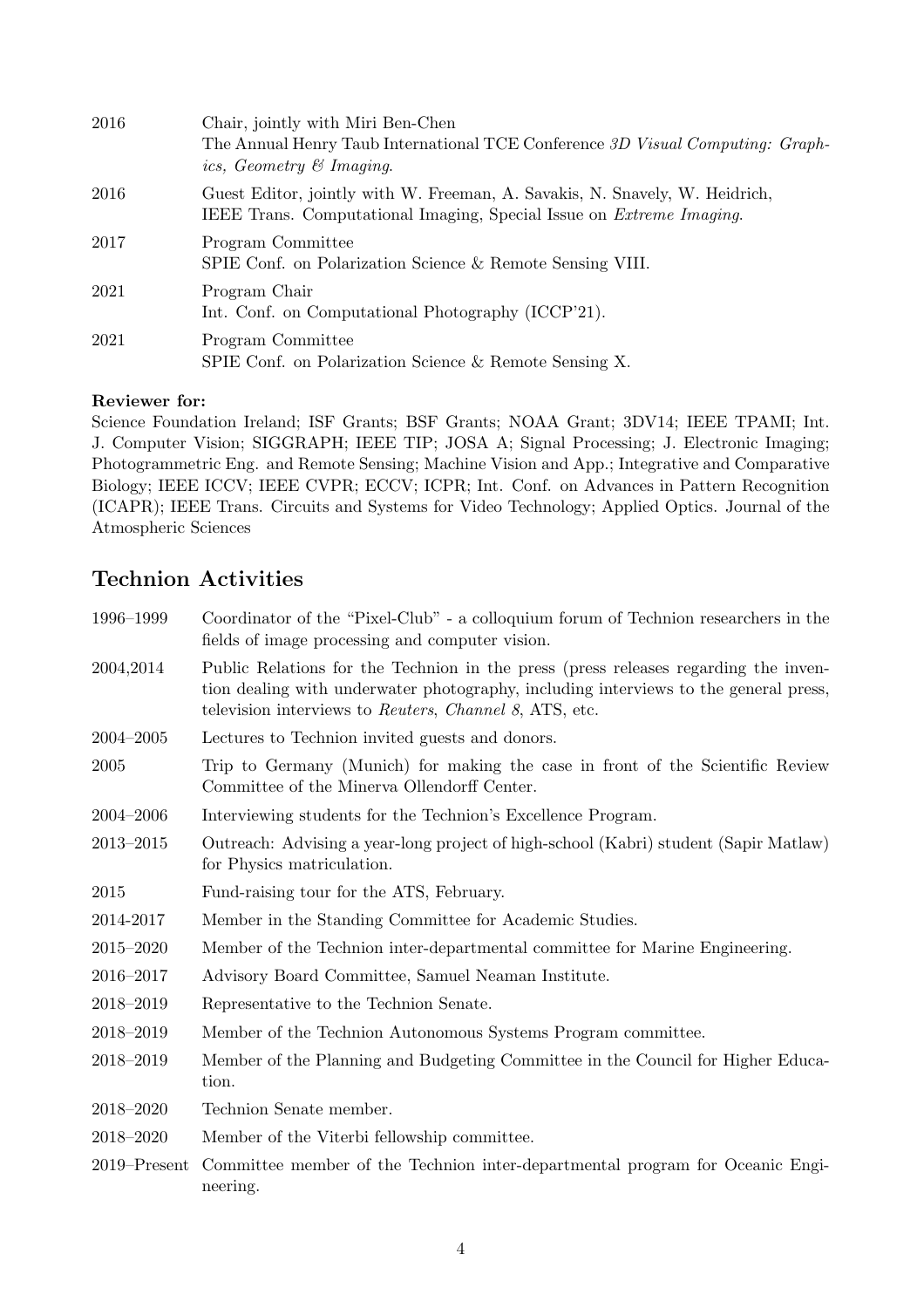#### **Department Activities**

| 2002-2003 | Gave introductory lectures in the course "Topics in electrical engineering".                      |
|-----------|---------------------------------------------------------------------------------------------------|
| 2003-2005 | Gave talks to motivate high-school students in technical studies ("Girls day").                   |
| 2002-2006 | Served in the Study-Termination Committee of the Elect. Eng. Dept.                                |
| 2005-2006 | Served in the Undergraduate Curricula Committee of the Elect. Eng. Dept.                          |
| 2006-2010 | Served as an advisor for distinguished undergraduate students (Dept. of Elect. Eng.).             |
| 2007-2009 | Served in the faculty-students committee of the Elect. Eng. Dept.                                 |
| 2008-2012 | Served as Elbit-Systems/Technion vision systems program coordinator (Dept. of Elect.<br>$Eng.$ ). |
| 2008-2010 | Served in the social/cultural committee of the Elect. Eng. Dept.                                  |
| 2009      | Coordinator of the Elect. Eng. Dept. undergraduate excellence track with research<br>emphasis.    |
| 2010      | Served in the Academic Development Committee of the Elect. Eng. Dept.                             |
| 2012-2015 | EE representative to the Technion Senate.                                                         |
| 2011-2015 | Organizing the EE colloquium.                                                                     |
| 2014-2016 | Member of the Academic Development Committee.                                                     |
| 2014-2016 | Chairing the social/cultural committee of the Elect. Eng. Dept.                                   |
| 2015-2018 | EE Vice-Dean for representation activities.                                                       |
| 2002-2019 | Academic supervisor of the Vision and Image Sciences Lab.                                         |
| 2018-2021 | EE Vice-Dean for graduate studies.                                                                |

# **Membership in Professional Societies**

IEEE, MTS (Marine Technology Society), OES (Oceanic Engineering Society), OSA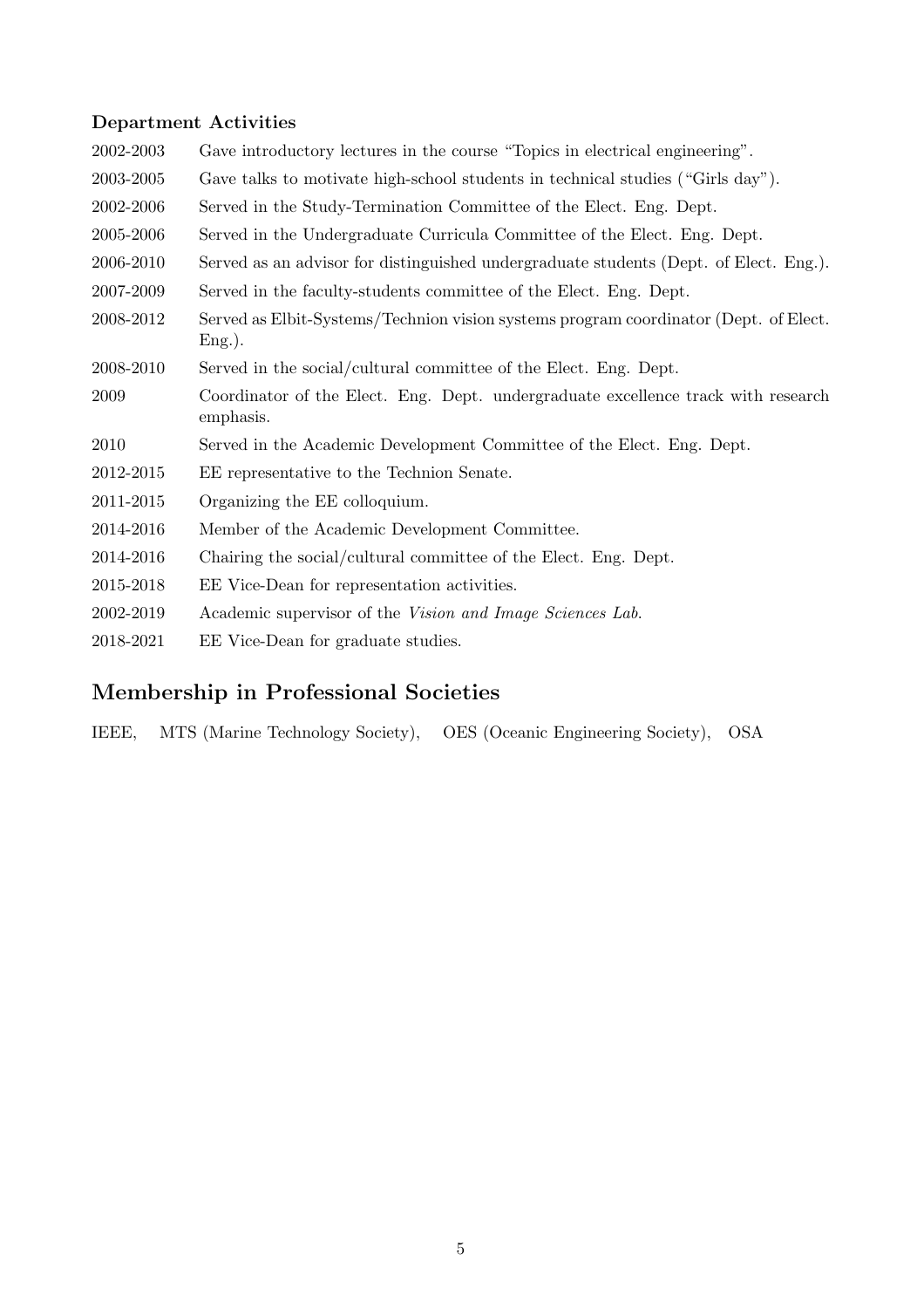#### **Awards and Honors**

- 1. Technion Distinguished Lecturer Award 2020.
- 2. Mark and Diane Seiden Chair in Optoelectronics, Electrical Engineering Department 2019.
- 3. **ERC-Synergy** Grant 2019.
- 4. Best Demo Award, ISMA 2019.
- 5. Best Paper Award, ICCP 2018.
- 6. Jacobs Distinguished Publication Award 2018 (lead author: student Mark Sheinin).
- 7. Best Student Paper Award, CVPR 2017.
- 8. Distinguished Teaching Honorable Mention, Technion 2017.
- 9. Fumio Okano Best 3D Paper Award 2017.
- 10. Best Lecture Award (Mark Sheinin is first author), IAAS 2016.
- 11. Best Student Paper (Marina Alterman is first author), 2nd place IMVC 2015.
- 12. Best Paper Award, ICCP 2013.
- 13. Outstanding Reviewer Award, ICCV 2009.
- 14. Outstanding Reviewer Award, ECCV 2008.
- 15. Henry Taub Prize for Academic Excellence, 2008.
- 16. Outstanding Reviewer Award, IEEE ICCV 2007.
- 17. Outstanding Reviewer Award, IEEE CVPR 2007.
- 18. Ray and Miriam Klein Research Award, 2006.
- 19. Harry Goldman Academic Lectureship Canada, 2005.
- 20. Alon Fellowship, 2002-2005 (This fellowship is a national award to the most outstanding new Israeli faculty members in the Natural and Exact Sciences).
- 21. Landau Fellowship supported by the Taub Foundation, 2002-2004.
- 22. The Louis Morin Fellowship, 2000,2001.
- 23. The Award for Excellence in Teaching, from the Technion, 1999.
- 24. Otto Schwarz Foundation Excellence Award, 1999.
- 25. Israeli Ministry of Science (Eshkol) Distinction Fellowship, 1998-99.
- 26. Ollendorff Award for research in the field of image processing and analysis, 1998.
- 27. Gutwirth Special Distinction Fellowship, 1995.
- 28. Wolf Foundation Excellence Award for graduate students, 1994.
- 29. Invention Award, from the Chief Eng. Logistic Director (RALZA"D) Israeli Air Force, 1994.
- 30. Excellence Award from the President of the Technion, 1990.
- 31. Excellence Award from the Dean, 1989.
- 32. Excellence Award from the Dean, 1988.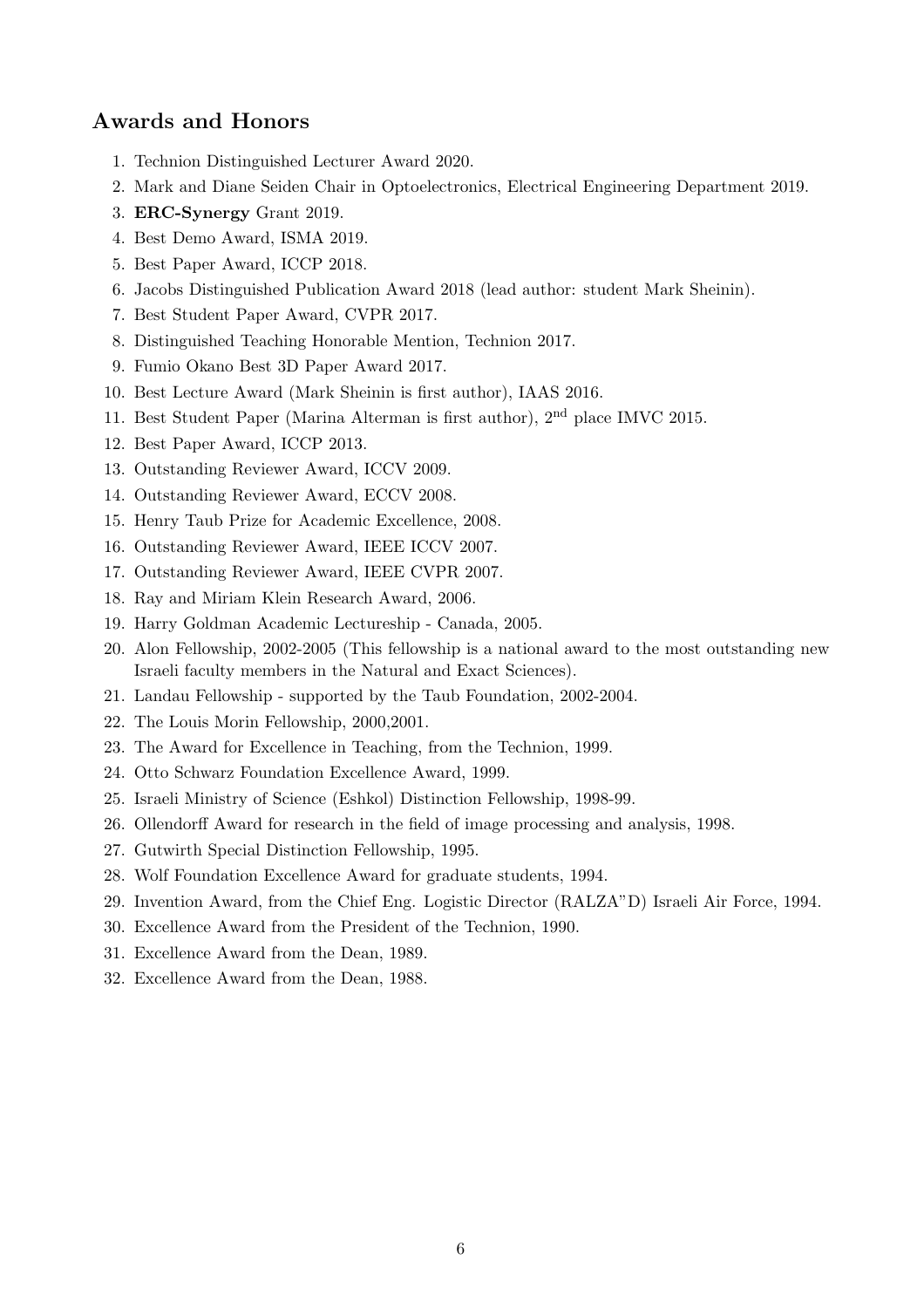#### **Graduate Students**

#### **Completed Theses**

- Mr. Nir Karpel, MSc., *Recovering underwater scenes using polarization analysis*.
- Ms. Einat Kidron, MSc., *Audio-visual cross-modal analysis* (Secondary Adv.: Prof. Michael Elad).
- Ms. Sarit Shwartz, MSc., *Blind separation of high dimensional sources*.
- Mr. Saar Bobrov, MSc., *Image-based prediction of thermal imaging performance*.
- Mr. Anatoly Litvinov, MSc., *Image mosaicing in the presence of radiometric distortions*.
- Ms. Yael Erez, MSc., *Spatially varying frequency compounding of ultrasound images*. (Secondary Adv.: Prof. Dan Adam);
- Mr. Yuval Averbuch, MSc., *Adaptive filtering of visibility degraded images*.
- Mr. Nir Maor, MSc., *Compression at the source*. (Primary Adv.: Prof. Arie Feuer);
- Mr. Michael Kolomenkin, MSc., *Image matching using photometric information*. (Primary Adv.: Dr. Ilan Shimshoni);
- Mr. Netanel Ratner, MSc., *Optimal multiplexing for imaging*.
- Mr. Yaron Diamant, MSc., *Overcoming secondary reflections*.
- Mr. Zohar Barzilay, MSc., *Relating audio and video of multiple simultaneous events*.
- Mr. Fima Koreban, MSc., *Geometry by Deflaring*.
- Ms. Tali Treibitz, **PhD**. *Geometry and Photometry of Imaging Through a Medium*.
- Ms. Marina Alterman, MSc., *Multiplexed Fluorescence Unmixing*.
- Mr. Amit Aides, MSc., *Multiscale Ultrawide Video Extrapolation*
- Ms. Dana Segev, MSc., *Visual Audio Denoising* (Secondary Adv.: Prof. Michael Elad).
- Mr. Amit Oved, MSc., *Weak Coupling of Spectral-Dimensional Scattering Functions for Atmospheric Recovery and Correction* (Primary Adv.: Prof. Steve Lipson).
- Mr. Meir Hatzvi, MSc., *Three dimensional optical transfer of rotating beams*.
- Mr. Yohay Swirski, **PhD**, *Three dimensional reconstruction using natural flickering illumination*.
- Mr. Yuval Bahat, MSc, *Multimodal audio inpainting*.
- Mr. Ron Schneider, MSc, *Light propagation in fog*.
- Mr. Alex Golts, MSc, *Resolution limits due to pointwise degradations in color imaging*.
- Ms. Marina Alterman, **PhD**. *Vision through random dynamic distortions*. (Secondary Adv.: Prof. Joseph Shamir)
- Ms. Moran Mordechay, MSc, *Optimal measurements for poisson compressed sensing*.
- Mr. Daniel Veikherman, MSc, *Clouds in The Cloud*.
- Mr. Vadim Holodovsky, MSc, *In-situ multi-view multi-scattering stochastic tomography*.
- Mr. Amit Aides, **PhD**. *Lightfield analysis and recovery of the atmosphere*.
- Mr. Mark Sheinin, **PhD**. *Leveraging implicit structure in artificial illumination for computer vision*.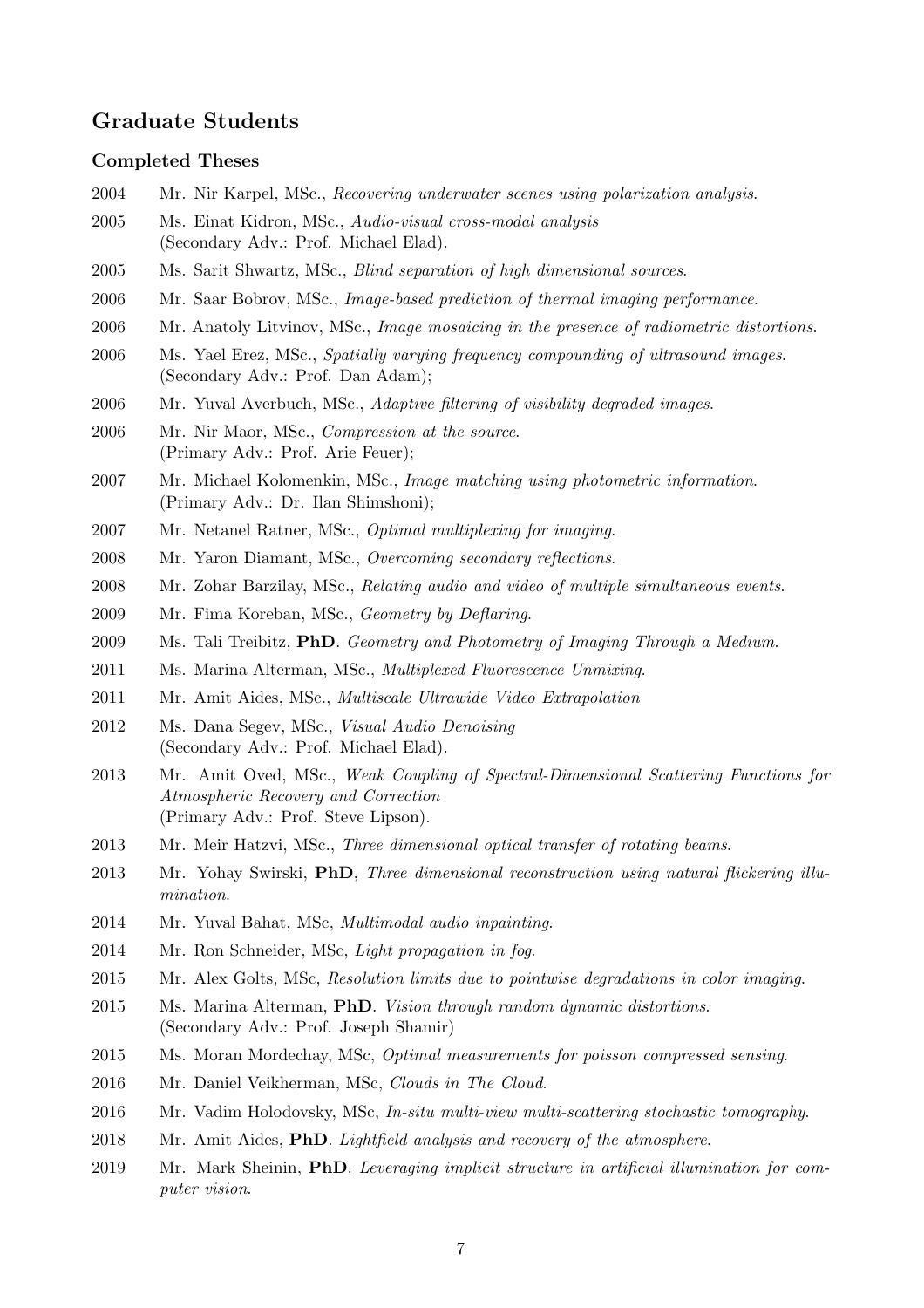- 2019 Ms. Adi Vainiger, MSc, *In-situ multi-view multi-scattering stochastic tomography*
- 2019 Mr. Aviad Levis, **PhD**. *Volumetric Imaging of the Natural Environment*.
- 2019 Mr. Adam Geva, MSc, *X-ray Computed Tomography Through Scatter*
- 2020 Mr. Lior Arbel, **PhD**. *Symbaline an Active Wine Glass Musical Instrument*.
- 2020 Mr. Eden Sasson, MSc, *Flare in Interference-Based Hyperspectral Cameras* (Jointly with Tali Treibitz).
- 2020 Mr. Jonatan Chernyak, MSc, *Optimal Anisotropic Irradiation for X-Ray Computed Tomography*.
- 2021 Mr. Yonatan Gat, MSc, *Scattering Tomography using Multiplexed X-Ray Sources*.

#### **Theses in Progress**

Ms. Tamar Loeub, (towards MSc) expected in 2021.

- Ms. Or Elezra, (towards MSc) expected in 2021.
- Ms. Yael Sde-Chen (towards MSc) expected in 2021.
- Mr. Ido Czerninski, (towards MSc) expected in 2022.
- Mr. Gur Chemel, (towards MSc) expected in 2022.
- Mr. Nir Shaul, (towards MSc) expected in 2023.
- Ms. Adi Vainiger (towards PhD) expected in 2024.
- Mr. Michael Fisher, (towards PhD) expected in 2024.
- Mr. Roi Ronen, (towards PhD) expected in 2024.

#### **Research Grants**

| 2021      | Israeli Space Agency (Israeli Ministry of Science, Technology and Space), 1,000,000<br>NIS (in total for both partners).<br>Principal Investigators: Daniel Rosenfeld (HUJI), Yoav Y. Schechner,<br>"Development of satellite constellations for observing cloud dynamic properties"  |
|-----------|---------------------------------------------------------------------------------------------------------------------------------------------------------------------------------------------------------------------------------------------------------------------------------------|
| 2019–2025 | <b>ERC-Synergy</b> , 13,878,593 Euro (in total for three partners).<br>Principal Investigators: Yoav Y. Schechner (Technion), Ilan Koren (WIS), Klaus<br>Schilling (ZfT).<br>"CloudCT - Cloud Tomography by Satellites for Better Climate Prediction".                                |
| 2019      | TASP (Technion Autonomous Systems Program), \$50,000,<br>Principal Investigator: Yoav Y. Schechner,<br>"Free-drifting oceanic camera network"                                                                                                                                         |
| 2019      | Israeli Space Agency (Israeli Ministry of Science, Technology and Space), 30,000 NIS<br>(out of a larger multi-PI grant)<br>Principal Investigators: Pini Gurfil (Technion), Daniel Rosenfeld (HUJI), Yoav Y.<br>Schechner (Technion), Colin Price (TAU).<br>"Clouds - Zeus Mission". |
| 2017-2021 | BSF, 154,000 \$.<br>Principal Investigators: Yoav Y. Schechner, David Diner, Larry Di Girolamo.<br>"Spectropolarimetric 3D Volumetric Scatter Recovery".                                                                                                                              |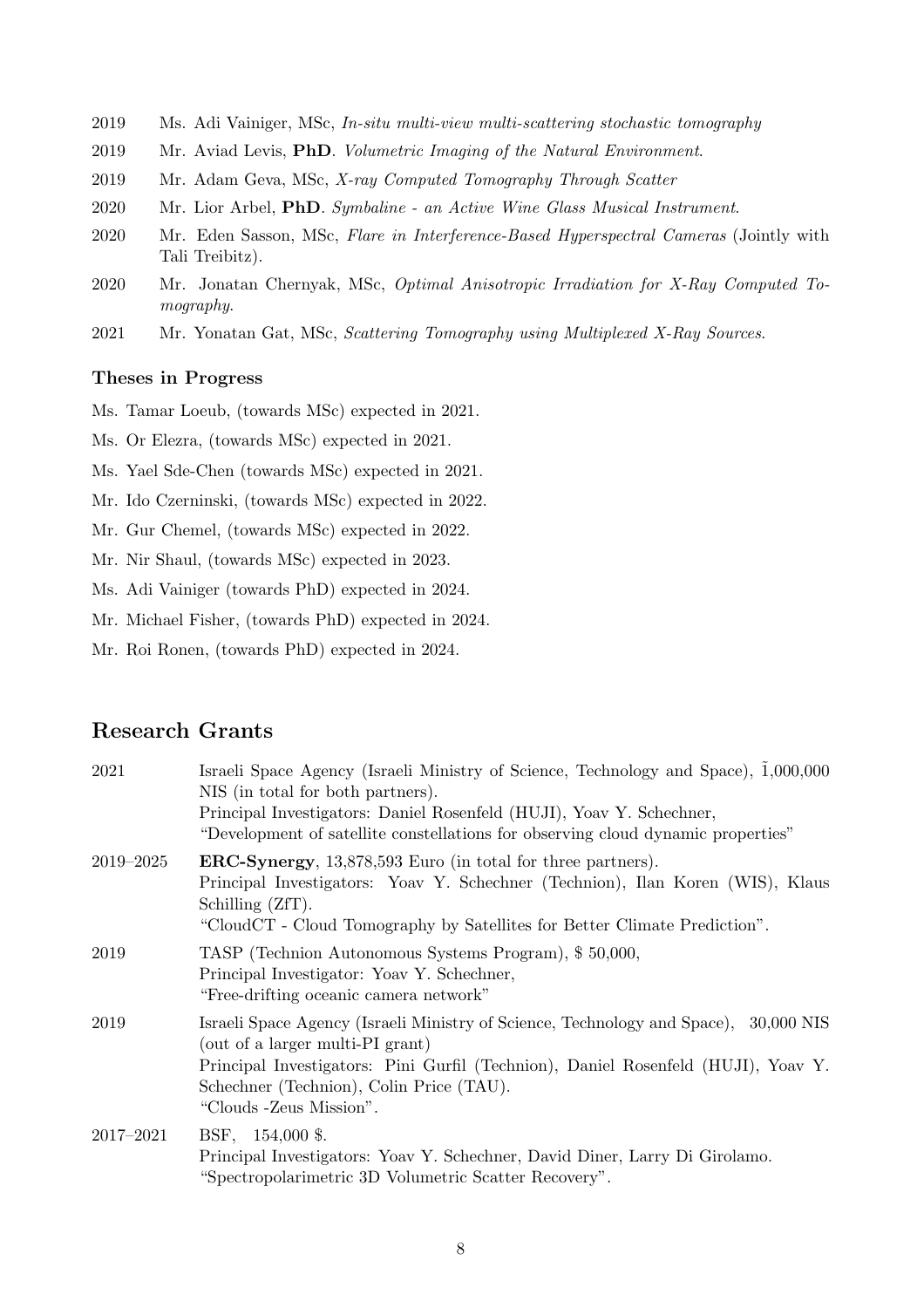| 2016-2020     | ISF, 828,184 NIS.<br>Principal Investigator: Yoav Y. Schechner.<br>"Self calibration in polarized imaging".                                                                                                                                                                                                                                                |
|---------------|------------------------------------------------------------------------------------------------------------------------------------------------------------------------------------------------------------------------------------------------------------------------------------------------------------------------------------------------------------|
| 2017-2019     | Israeli Space Agency (Israeli Ministry of Science, Technology and Space),<br>800,000<br>NIS (in total to both partners)<br>Principal Investigators: Daniel Rosenfeld (HUJI) and Yoav Y. Schechner (Technion).<br>"Development of satellite constellations for observing cloud dynamic properties".                                                         |
| 2016-2018     | Ministry of Science, Technology and Space, 351,325 NIS.<br>Principal Investigators: Timor Katz (IOLR), Gitai Yahel (Ruppin Academic Center),<br>Uri Shavit (Technion), Tali Treibitz (Haifa U.), Yoav Schechner (Technion)<br>"Developing new methodologies for quantifying biological sediment resuspension in<br>the sea and for studying its dynamics." |
| $2015 - 2018$ | Magnet (The Israel Ministry of Commerce), 953,150 NIS during two years (in total<br>all three partners) and 232,400 NIS in the third year (separately to Schechner).<br>Principal Investigators in the group: Joshua Zeevi, Guy Gilboa and Yoav Y. Schechner.<br>"OMEK" Consortium.                                                                        |
| $2015 - 2017$ | Norman and Helen Asher Fund (Space Research Inst.) \$10,000,<br>Principal Investigator: Yoav Y. Schechner, "Verification of a multiview sensed atmo-<br>sphere"                                                                                                                                                                                            |
| $2015 - 2016$ | National Geographic Society, \$20,000,<br>Principal Investigator: Gadi Katzir. Contributing Investigators: Daniel Weihs and<br>Yoav Y. Schechner. "Anthropogenic changes in water optical/photic qualities: Their<br>effects on avian visual predation of fish and 'fish nurseries' in coastal shallow water<br>habitats"                                  |
| $2015 - 2017$ | GIF (The German-Israel Foundation), 90,000 Euro (per partner)<br>Principal Investigators: Yoav Y. Schechner and Dietrich Althausen. Contributing<br>Investigators: Mordechai (Moti) Segev and Albert Ansmann.<br>"3D Widefield Sky"<br>Scatterer Tomography by Lidar Anchor"                                                                               |
| $2014 - 2015$ | Cornell Tech Faculty Exchange Program \$7,000,<br>Principal Investigators: Yoav Y. Schechner and Lihi Zelnik-Manor.                                                                                                                                                                                                                                        |
| $\,2014$      | Minerva equipment fund, Eu 60,000,<br>Principal Investigator: Yoav Y. Schechner,                                                                                                                                                                                                                                                                           |
| $2014 - 2015$ | Norman and Helen Asher Fund (Space Research Inst.) \$10,000,<br>Principal Investigator: Yoav Y. Schechner, "Network for Remote Atmospheric Scat-<br>terer Sensing"                                                                                                                                                                                         |
| $2013 - 2017$ | BSF (The US-Israel Binational Science Foundation), \$136,000,<br>Principal Investigator: Yoav Y. Schechner and David Diner, "Multiangular Compu-<br>tational Remote Photography"                                                                                                                                                                           |
| $2012 - 2016$ | TASP (Technion Autonomous Systems Program), \$50,000,<br>Principal Investigator: Yoav Y. Schechner, Lihi Zelnik-Manor and Alon Wolf, "Tech-<br>nion Underwater-Threats Snake Robots Detection System"                                                                                                                                                      |
| $2013 - 2014$ | TASP (Technion Autonomous Systems Program), \$34,483,<br>Principal Investigator: Michael Elad and Yoav Y. Schechner, "Better Sensing by Joint"<br>Audio-Visual Processing"                                                                                                                                                                                 |
| $2012 - 2016$ | ISF (The Israel Science Foundation), 736,000 NIS,<br>Principal Investigator: Yoav Y. Schechner, "Inter-Media Vision"                                                                                                                                                                                                                                       |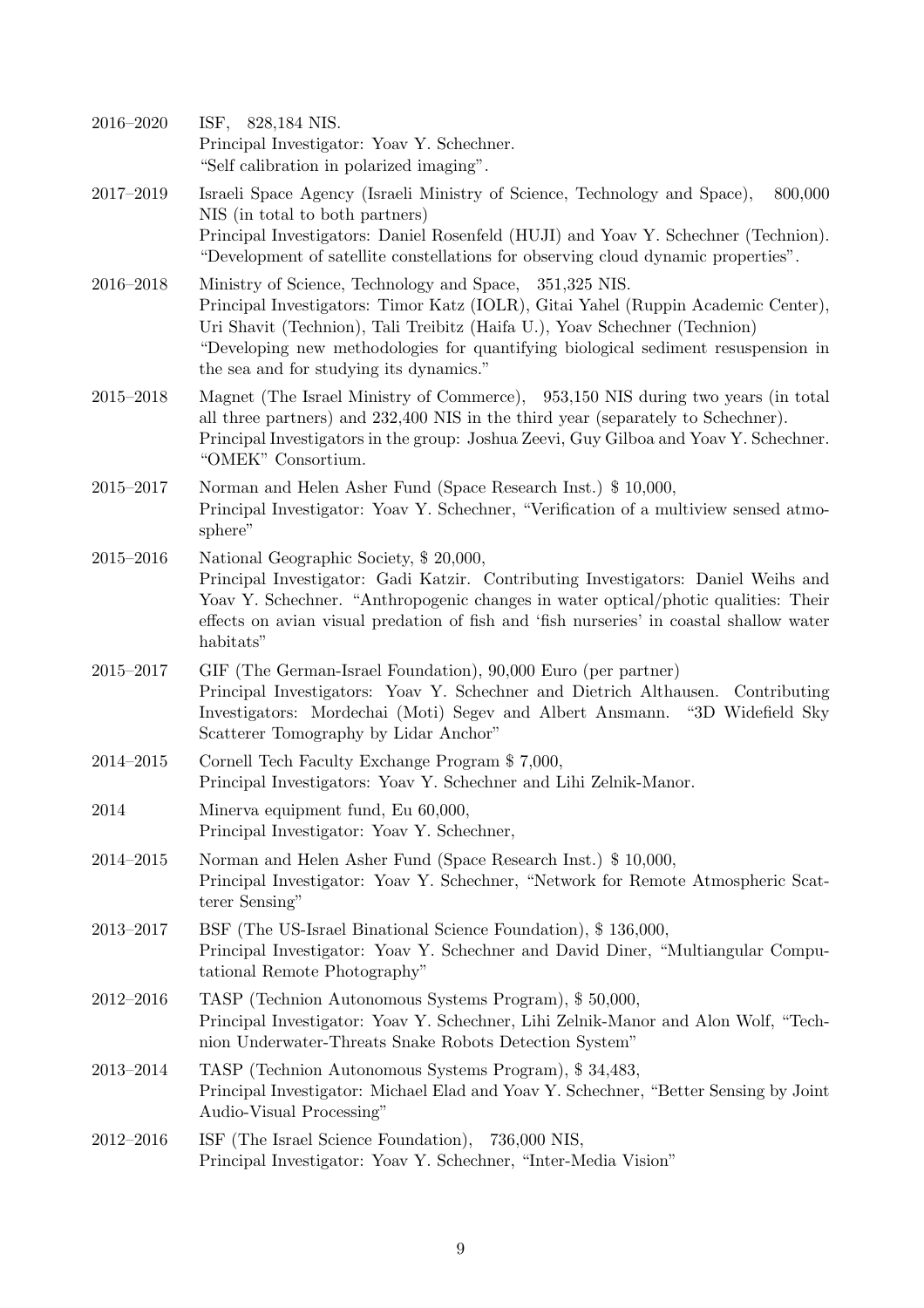| 2011-2012     | Elbit Systems Ltd., \$28,000,<br>Principal Investigator: Yoav Y. Schechner, "Static vs. Dynamic Object Discrimination<br>at Long Range"                                                                         |
|---------------|-----------------------------------------------------------------------------------------------------------------------------------------------------------------------------------------------------------------|
| 2009-2011     | Elbit Systems Ltd., $$30,000$ ,<br>Principal Investigator: Yoav Y. Schechner, "Peripheral Distractions and Alerts."                                                                                             |
| 2008-2012     | ISF (The Israel Science Foundation), 736,000 NIS,<br>Principal Investigators: Yoav Y. Schechner and Michael Elad, "Auditory computer-<br>vision."                                                               |
| $2007 - 2011$ | BSF (The US-Israel Binational Science Foundation), \$106,000,<br>Principal Investigators: Yoav Y. Schechner, Srinivasa Narasimhan, Shahriar Negah-<br>daripour, "Sensing fusion for underwater scene recovery." |
| 2007-2011     | Philips, 154,000 Euro.<br>Principal Investigator: Yoav Y. Schechner, "Visual extrapolation."                                                                                                                    |
| $2007 - 2009$ | Magneton (The Israel Ministry of Commerce), 2,169,058 NIS,<br>Principal Investigators: Yoav Y. Schechner and Iscan-Robotics<br>"Defect detection in automotive glass."                                          |
| 2006-2009     | Ministry of Science (Infrastructure Inter-institution Grant), 900,000 NIS,<br>Principal Investigators: Yoav Y. Schechner, Aryeh Weiss, Ehud Rivlin,<br>"Computer micro-vision."                                 |
| $2005 - 2006$ | ElOp Ltd., 113,281 NIS.<br>Principal Investigator: Yoav Y. Schechner, "Improvement of vision in haze."                                                                                                          |
| 2005          | GIF (The German-Israel Foundation), 30,000 Euro,<br>Principal Investigator: Yoav Y. Schechner, "Quantitative image mosaics."                                                                                    |
| 2004-2008     | ISF (The Israel Science Foundation), 475,079 NIS,<br>in addition to $$50,000$ of equipment (for building a new lab).<br>Principal Investigator: Yoav Y. Schechner, "Computer vision in turbid media."           |
| $2004 - 2005$ | Magneton (The Israel Ministry of Commerce), 1,021,564 NIS,<br>Principal Investigators: Yoav Y. Schechner and El-Op Electrooptics Industries<br>"Improving capabilities of long-range observations."             |
| $2003 - 2005$ | BSF (The US-Israel Binational Science Foundation), \$59,984,<br>Principal Investigators: Yoav Y. Schechner, Shree K. Nayar, Peter Belhumeur,<br>"Coded vision and illumination."                                |
| 2002-2005     | Alon Fellowship, \$29,000, in addition to salary.                                                                                                                                                               |
| 2002-2004     | NSF (USA), \$250,000,<br>Principal Investigators: Rafael Piestun, Carol Cogswel and Yoav Y. Schechner,<br>"High-speed 3D microscopy by hybrid optical-digital encoding and processing."                         |
| 2000-2002     | The Morin Foundation, \$100,000<br>Principal Investigators: Yoav Y. Schechner and Shree K. Nayar, "Multidimensional<br>image mosaics."                                                                          |
| 1998-1999     | The Eshkol Fund, Doctorate Fellowship.                                                                                                                                                                          |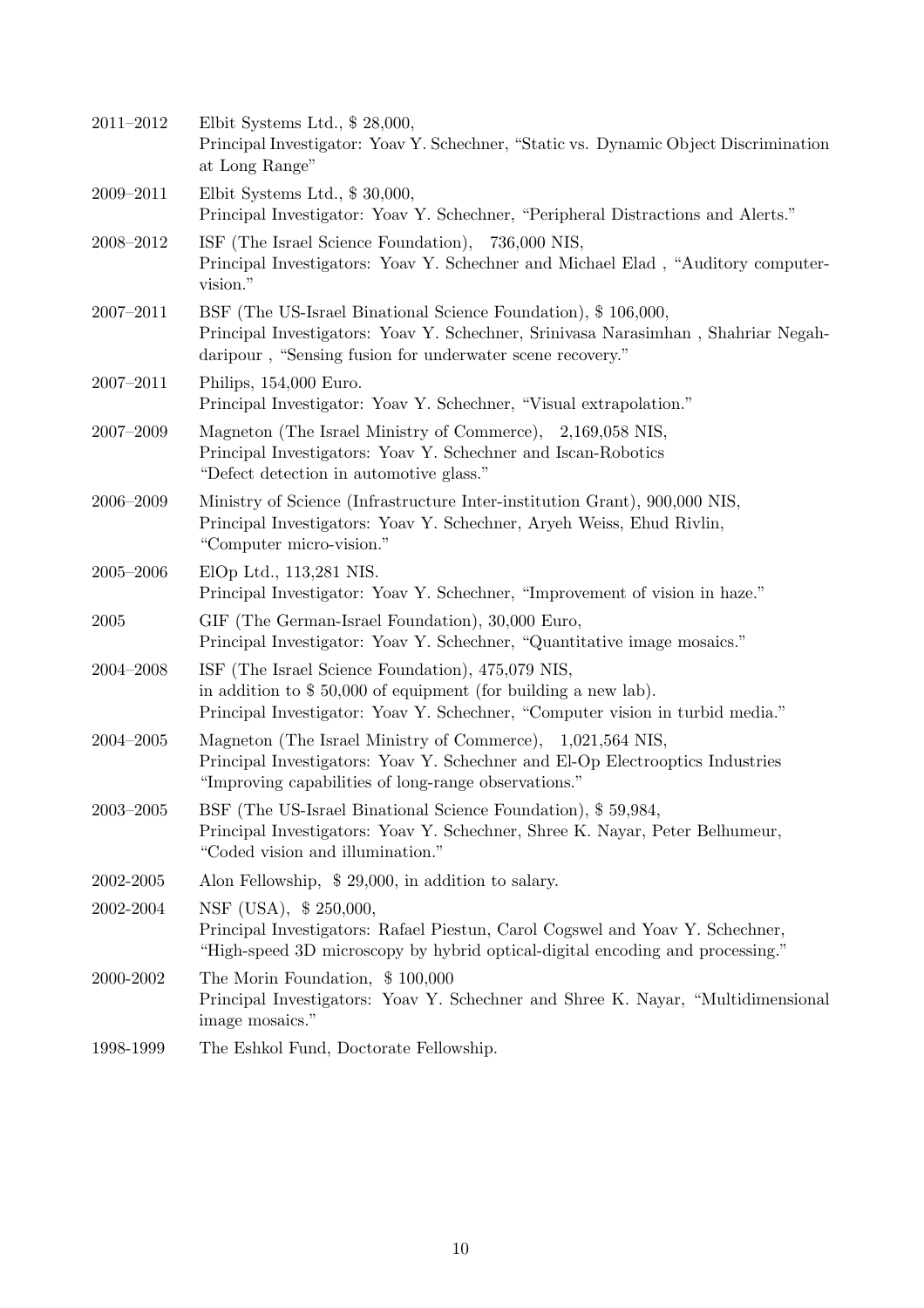#### **PUBLICATIONS**

#### **Theses**

- 1. Y. Y. Schechner, Advisor: Prof. J. Shamir *"Rotation phenomena in waves,"* M.Sc. Thesis in Physics, Technion (1996).
- 2. Y. Y. Schechner, Advisors: Dr. N. Kiryati and Prof. J. Shamir *"Analysis and reconstruction of complex scenes via optical cues,"* Ph.D Thesis in Electrical Engineering, Technion (1999).

#### **Journal Papers**

- 1. Y. Y. Schechner and J. Shamir, *Parameterization and orbital angular momentum of anisotropic dislocations,* Journal of the Optical Society of America - A **13**, pp. 967-973 (1996).
- 2. Y. Y. Schechner, R. Piestun and J. Shamir, *Wave propagation with rotating intensity distributions,* Physical Review E. **54**, R50-R53 (1996).
- 3. R. Piestun, Y. Y. Schechner and J. Shamir, *Self-imaging with finite energy,* Optics Letters **22**, pp. 200-203 (1997).
- 4. Y. Y. Schechner, J. Shamir and N. Kiryati, *Vision through semi-reflecting media: Polarization analysis,* Optics Letters **24**, pp. 1088-1090 (1999).
- 5. R. Piestun, Y. Y. Schechner and J. Shamir, *Propagation invariant wave-fields with finite energy,* Journal of the Optical Society of America - A **17**, pp. 294-303 (2000).
- 6. Y. Y. Schechner, J. Shamir and N. Kiryati, *Polarization and statistical analysis of scenes containing a semi-reflector,* Journal of the Optical Society of America - A **17**, pp. 276-284  $(2000).$
- 7. Y. Y. Schechner, N. Kiryati and R. Basri, *Separation of transparent layers using focus,* International Journal of Computer Vision **39**, pp. 25-39 (2000).
- 8. Y. Y. Schechner and N. Kiryati, *Depth from defocus vs. Stereo: How different really are they?* International Journal of Computer Vision **39**, pp. 141-162 (2000).
- 9. Y. Y. Schechner and S. K. Nayar, *Generalized mosaicing: Wide field of view multispectral imaging,* IEEE Trans. Pattern Analysis & Machine Intelligence **24**, pp. 1334-1348 (2002).
- 10. Y. Y. Schechner and S. K. Nayar, *Generalized mosaicing: High dynamic range in a wide field of view,* International Journal of Computer Vision **53**/3, pp. 245-267 (2003).
- 11. Y. Y. Schechner, S. G. Narasimhan and S. K. Nayar, *Polarization-based vision through haze,* Applied Optics **42**/3, Special Feature on *Light on Color in the Open Air* pp. 511-525 (2003).
- 12. A. Litvinov and Y. Y. Schechner *A radiometric framework for image mosaicking,* Journal of the Optical Society of America - A **22**, pp. 839-848 (2005).
- 13. Y. Y. Schechner and S. K. Nayar, *Generalized mosaicing: Polarization panorama,* IEEE Trans. Pattern Analysis & Machine Intelligence **27**, pp. 631-636 (2005).
- 14. S. Shwartz, M. Zibulevsky and Y. Y. Schechner, *Fast kernel entropy estimation and optimization,* Signal Processing, Special Issue on *Information Theoretic Signal Processing* **85**/5, pp. 1045-1058 (2005).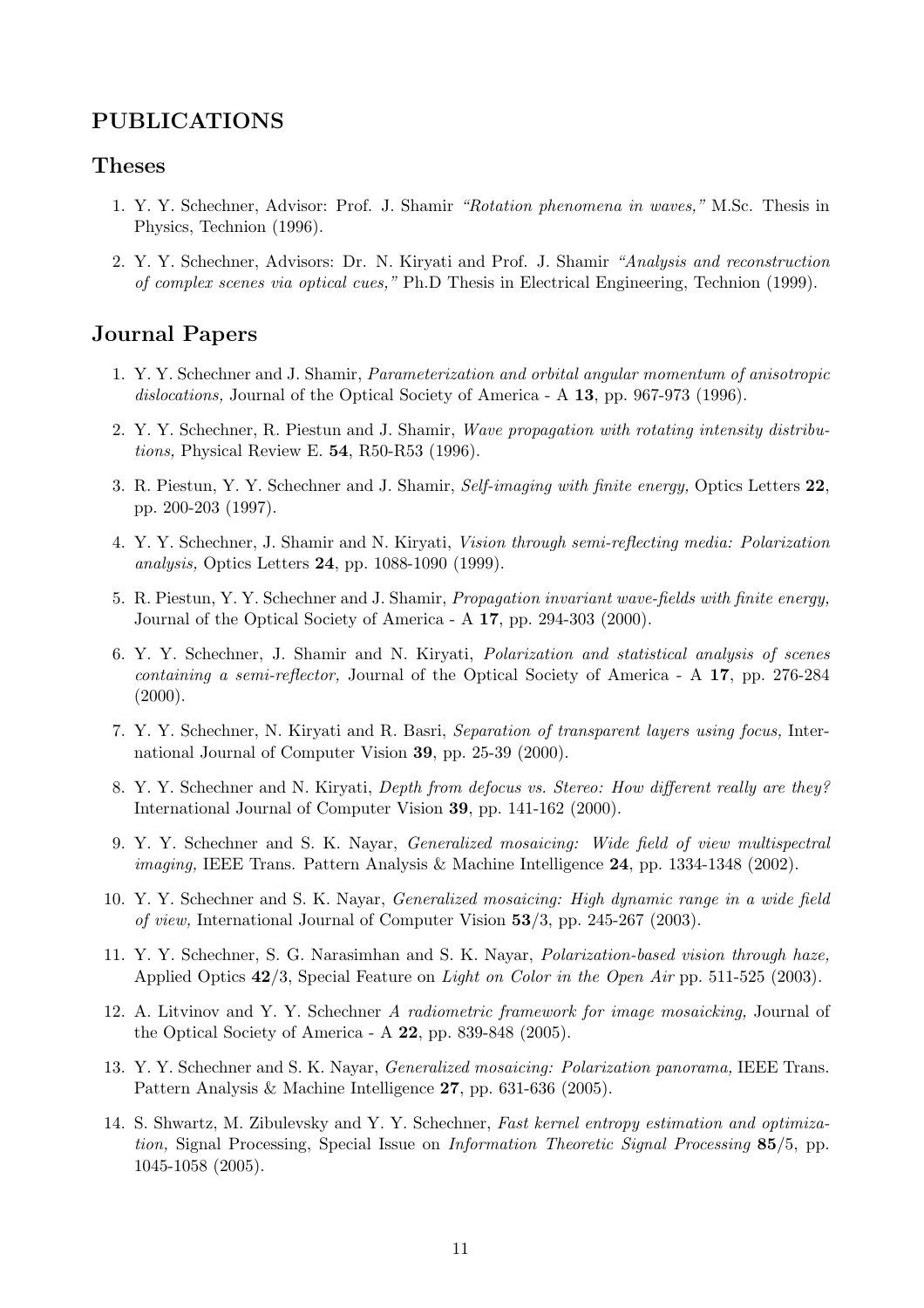- 15. Y. Y. Schechner and N. Karpel, *Recovery of underwater visibility and structure by polarization analysis,* IEEE Journal of Oceanic Engineering **30**, pp. 570-587 (2005).
- 16. A. Greengard, Y. Y. Schechner and R. Piestun, *Depth from diffracted rotation,* Optics Letters **31**, pp. 181-183 (2006).
- 17. E. Kidron, Y. Y. Schechner and M. Elad, *Cross-modal localization via sparsity,* IEEE Trans. Signal Processing **55**, pp. 1390-1404 (2007).
- 18. Y. Y. Schechner, S. K. Nayar, and P. N. Belhumeur, *Multiplexing for optimal lighting,* IEEE Trans. Pattern Analysis & Machine Intelligence **29**, pp. 1339-1354 (2007).
- 19. S. Bobrov and Y. Y. Schechner, *Image-based prediction of imaging and vision performance,* Journal of the Optical Society of America - A **24**, pp. 1920-1929 (2007).
- 20. Y. Y. Schechner and Y. Averbuch, *Regularized image recovery in scattering media,* IEEE Trans. Pattern Analysis & Machine Intelligence **29**, pp. 1655-1660 (2007).
- 21. N. Ratner, Y. Y. Schechner and F. Goldberg, *Optimal multiplexed sensing: bounds, conditions and a graph theory link,* Optics Express **15**/25, pp.17072-17092 (2007).
- 22. Y. Erez, Y. Y. Schechner and D. Adam, *Space variant ultrasound frequency compounding based on noise characteristics,* Ultrasound in Medicine and Biology **34**/6, pp. 981-1000 (2008).
- 23. D. M. Kocak, F. R. Dalgleish, F. M. Caimi and Y. Y. Schechner, *A focus on recent developments and trends in underwater imaging,* Marine Technology Society Journal **42**, pp. 52-67 (2008), special issue on *State of the Technology*.
- 24. S. Shwartz, Y. Y. Schechner and M. Zibulevsky, *Blind separation of convolutive image mixtures,* Neurocomputing **71**, pp. 2164-2179 (2008), special issue on *advances in blind signal processing*.
- 25. E. Namer, S. Shwartz and Y. Y. Schechner, *Skyless polarimetric calibration and visibility enhancement,* Optics Express **17**, pp. 472-493 (2009).
- 26. T. Treibitz and Y. Y. Schechner, *Active polarization descattering,* IEEE Trans. Pattern Analysis & Machine Intelligence **31**, pp. 385-399 (2009).
- 27. Z. Barzelay and Y. Y. Schechner, *Onsets coincidence for cross-modal analysis,* IEEE Transactions on Multimedia **12**, pp. 108-120 (2010).
- 28. Y. Y. Schechner, *Inversion by P* 4 *: Polarization picture post-processing,* Philosophical Transactions of The Royal Society B **366**:1565, pp. 638-648 (2011).
- 29. T. Avraham and Y. Y. Schechner, *Ultrawide foveated video extrapolation,* IEEE Selected Topics in Signal Processing **5**, pp 321-334 (2011), special issue on *recent advances in processing for consumer displays*.
- 30. Y. Swirski, Y. Y. Schechner, B. Herzberg, and S. Negahdaripour, *CauStereo: Range from light in nature,* App. Optics **50**/28, Special Feature on *Light on Color in the Open Air* pp. F89-F101 (2011). **Selected** for publication at the Virtual Journal for Biomedical Optics **6**/11 (2011).
- 31. T. Treibitz, Y. Y. Schechner, C. Kunz and H. Singh, *Flat refractive geometry,* IEEE Trans. Pattern Analysis & Machine Intelligence 34:1, pp. 51-65 (2012).
- 32. T. Treibitz and Y. Y. Schechner *Resolution loss without imaging blur,* Journal of the Optical Society of America - A **29**, pp. 1516-1528 (2012).
- 33. M. Hatzvi and Y. Y. Schechner, *Three dimensional optical transfer of rotating beams,* Optics Letters **37**, pp. 3207-3209 (2012).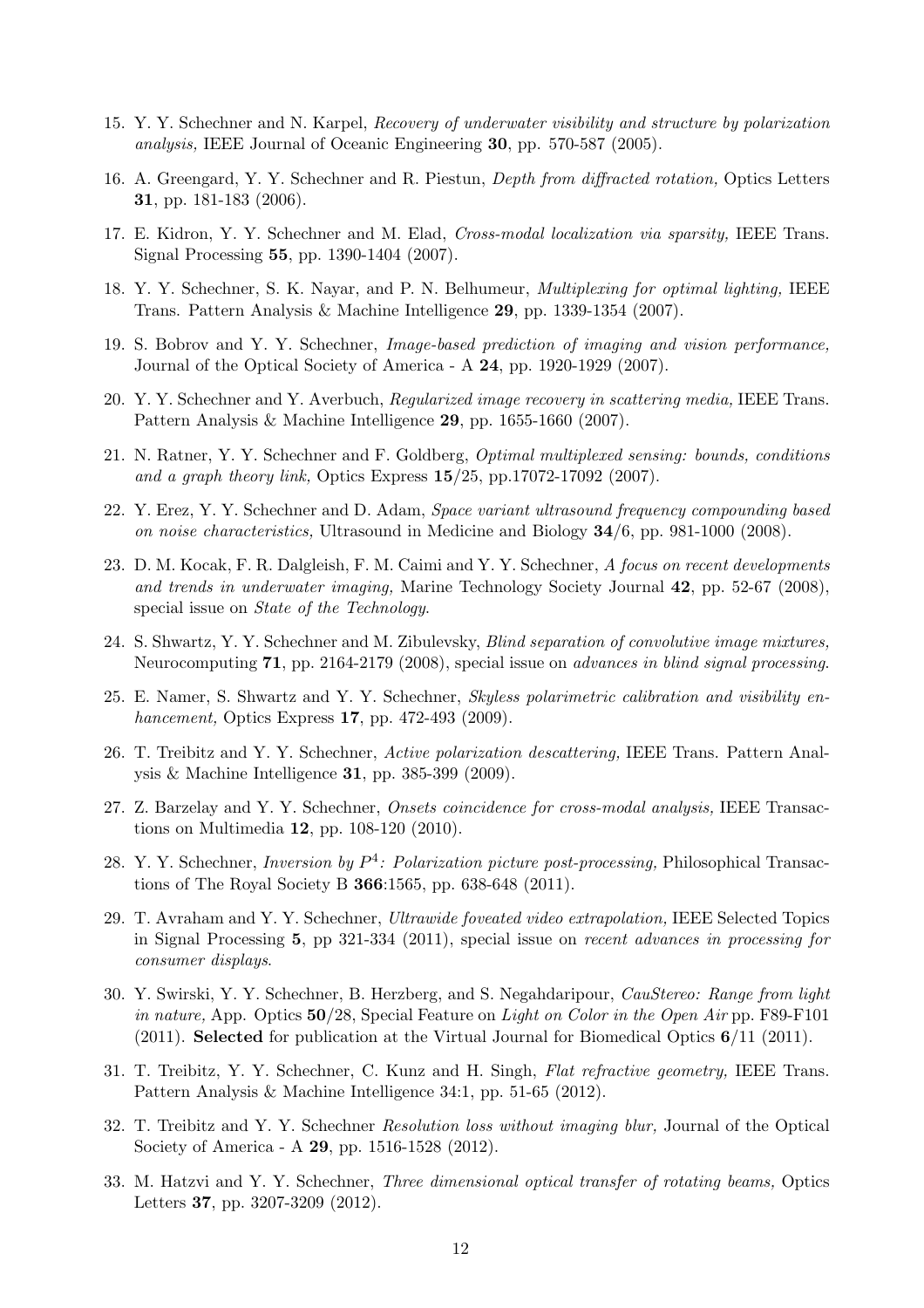- 34. T. Treibitz and Y. Y. Schechner, *Turbid scene enhancement using multi-directional illumination fusion,* IEEE Trans. Image Processing **21**, pp. 4662-4667 (2012).
- 35. M. Alterman, Y. Y. Schechner, P. Perona and J. Shamir, *Detecting motion through dynamic refraction,* IEEE Trans. Pattern Analysis & Machine Intelligence **35**, pp. 245-251 (2013).
- 36. Y. Y. Schechner, *A view through the waves,* Marine Technology Society Journal **47**/5, pp. 148- 150, Commentary (2013) **Invited**.
- 37. A. Aides, Y. Y. Schechner, V. Holodovsky, M. J. Garay and A. B. Davis, *Multi sky-view 3D aerosol distribution recovery* Optics Express **21**, pp. 25820–25833 (2013). **Selected** for OSA's **Spotlight on Optics**, Dec/2013.
- 38. A. Golts and Y. Y. Schechner, *Cutoff due to pointwise degradations in color images,* Journal of the Optical Society of America - A **31**/12, pp. 2711-2718 (2014).
- 39. Y. Bahat, Y. Y. Schechner and M. Elad, *Self-content-based audio inpainting,* Signal Processing **111**, pp. 61-72 (2015).
- 40. A. Deleforge, R. Horaud, Y. Y. Schechner and L. Girin *Co-Localization of audio sources in images using binaural features and locally-linear regression,*, IEEE Trans. Audio, Speech and Language Processing **23**, pp. 718-731 (2015).
- 41. M. Alterman, Y. Y. Schechner, and Y. Swirski, *Triangulation in random refractive distortions,* IEEE Trans. Pattern Analysis & Machine Intelligence **39**, pp. 603-616 (2017).
- 42. L. Arbel, Y. Y. Schechner and N. Amir, *Wine glass sound excitation by mechanical coupling to plucked strings,* Applied Acoustics **124**, pp. 1-10 (2017).
- 43. L. Arbel, Y. Y. Schechner and N. Amir, *Symbaline: an electromagnetically actuated wine glass instrument,* Journal of New Music Research, DOI: 10.1080/09298215.2018.1465983 (2018).
- 44. A. Vainiger, Y. Y. Schechner, T. Treibitz, A. Avni and D. S. Timor, *Optical wide-field tomography of sediment resuspension,* Optics Express **27**:12, pp. A766-A778 (2019).
- 45. M. Sheinin ; Y. Y. Schechner and K. N. Kutulakos, *Computational imaging on the electric grid,* IEEE Trans. Pattern Analysis & Machine Intelligence (Early Access March 2019).
- 46. F. Xu, D. J. Diner, O. Dubovik and Y. Y. Schechner, *A correlated multi-pixel inversion approach for aerosol remote sensing,* Remote Sensing **11**:7, 746 (2019).
- 47. H. Baars, A. Ansmann, K. Ohneiser, M. Haarig, R. Engelmann, D. Althausen, I. Hanssen, M. Gausa, A. Pietruczuk, A. Szkop, I. S Stachlewska, D. Wang, J. Reichardt, A. Skupin, I. Mattis, T. Trickl, H. Vogelmann, F. Navas-Guzmn, A. Haefele, K. Acheson, A. A. Ruth, B. Tatarov, D. Mller, Q. Hu, T. Podvin, P. Goloub, I. Veselovskii, C. Pietras, M. Haeffelin, P. Frville, M. Sicard, A. Comern, A. J. Fernndez Garca, F. M. Menndez, C. Crdoba-Jabonero, J. L. Guerrero-Rascado, L. Alados-Arboledas, D. Bortoli, M. J. Costa, D. Dionisi, G. L. Liberti, X. Wang, A. Sannino, N. Papagiannopoulos, A. Boselli, L. Mona, G. D'Amico, S. Romano, M. R. Perrone, L. Belegante, D. Nicolae, I. Grigorov, A. Gialitaki, V. Amiridis, O. Soupiona, A. Papayannis, RE Mamouri, A. Nisantzi, B. Heese, J. Hofer, Y. Y. Schechner, U. Wandinger, G. Pappalardo, *The unprecedented 20172018 stratospheric smoke event: decay phase and aerosol properties observed with the EARLINET,* Atmospheric chemistry and physics **19**:23, 15183-15198 (2019).
- 48. A. Levis, Y. Y. Schechner, A. B. Davis, J. Loveridge, *Multi-view polarimetric scattering cloud tomography and retrieval of droplet size,* Remote Sensing **12**:17, 2831 (2020)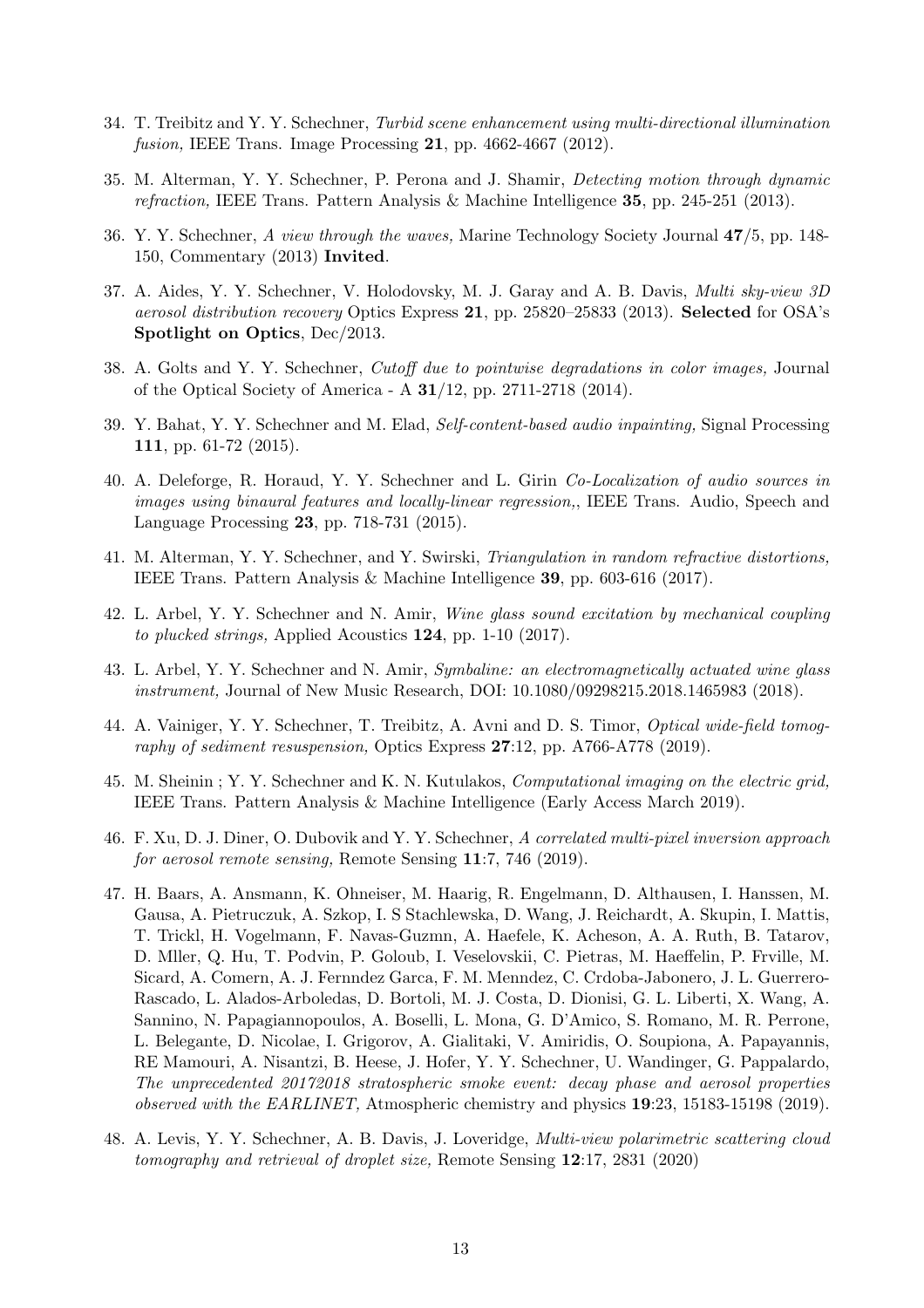- 49. A. Golts, Y. Y. Schechner, *Image compression optimized for 3D reconstruction by utilizing deep neural networks*, Journal of Visual Communication and Image Representation **79**:103208 (2021).
- 50. I. Rogozovsky, A. Ansmann, D. Althausen, B. Heese, R. Engelmann, J. Hofer, H. Baars, Y. Schechner, A. Lyapustin, A. Chudnovsky, *Impact of aerosol layering, complex aerosol mixing, and cloud coverage on high resolution MAIAC aerosol optical depth measurements: fusion of lidar, AERONET, satellite, and ground-based measurements,* Atmospheric Environment **247**(8):118163 (2021)
- 51. B. Heese, A. A. Floutsi, H. Baars, D. Althausen, J. Hofer, A. Herzog, S. Mewes, M. Radenz, and Y. Y. Schechner, *The vertical aerosol type distribution above Israel - 2 years of lidar observations at the coastal city of Haifa*, Atmospheric Chemistry and Physics (2021) **Accepted**
- 52. R. Ronen Y. Schechner, J. Jaffe, E. Orenstein, Y. Attias, *Plankton Reconstruction through Robust Statistical Optical Tomography,* Journal of the Optical Society of America - A **38**:9 (2021).**Accepted**

#### **Book Chapters**

1. Y. Y. Schechner and S. K. Nayar, *Multidimensional fusion by image mosaics,*, in Image Fusion: Algorithms and Applications, pp. 193-221, ed. Tania Stathaki (Academic Press 2008).

#### **Magazine Papers**

- 1. Y. Schechner, *Northern exposure a kayaking trek in Alaska,* The Nature of Things (Hebrew)- The Society for Research of Man and Surroundings **27**, pp. 24-47 (1998).
- 2. Y. Y. Schechner, *Aurora Borealis,* Optics and Photonics News **9**/9, p. 72 (1998).
- 3. Y. Y. Schechner, *The arc-family of the rainbow,* Optics and Photonics News **9**/4, p. 64 (1998).

#### **Invited Lectures in Conferences and Advanced International Schools**

- 1. J. Shamir, R. Piestun and Y. Y. Schechner, *Propagation-invariance and 3D light fields,* ICO XVIII *Optics for the Next Millennium*, San Francisco (1999).
- 2. Y. Y. Schechner, N. Kiryati and J. Shamir, *Multi-valued images and their separation,*, Multi Image Analysis Workshop, Schloss Dagstuhl, Germany (2001).
- 3. Y. Y. Schechner *Multidimensional image sensing,* Vision & Image Science Workshop, Schloss Dagstuhl, Germany (2002).
- 4. Y. Y. Schechner, *Hybrid imaging: Recent advances in physics-based vision,* German-Israeli Binational Workshop, Israel (2004).
- 5. Y. Y. Schechner, *Underwater vision,* German-Israeli Binational Workshop, Israel (2004).
- 6. Y. Y. Schechner, *Efficient image-based relighting,* Second Israel-UK Symposium on Computer Graphics, Israel (2004).
- 7. Y. Y. Schechner, *Recovery of underwater visibility and structure by polarization analysis,* MTS Underwater Imaging Workshop, Washington DC (2005).
- 8. Y. Y. Schechner, *Control of active radiation to improve imaging,* MTS Underwater Imaging Workshop, Boston (2006).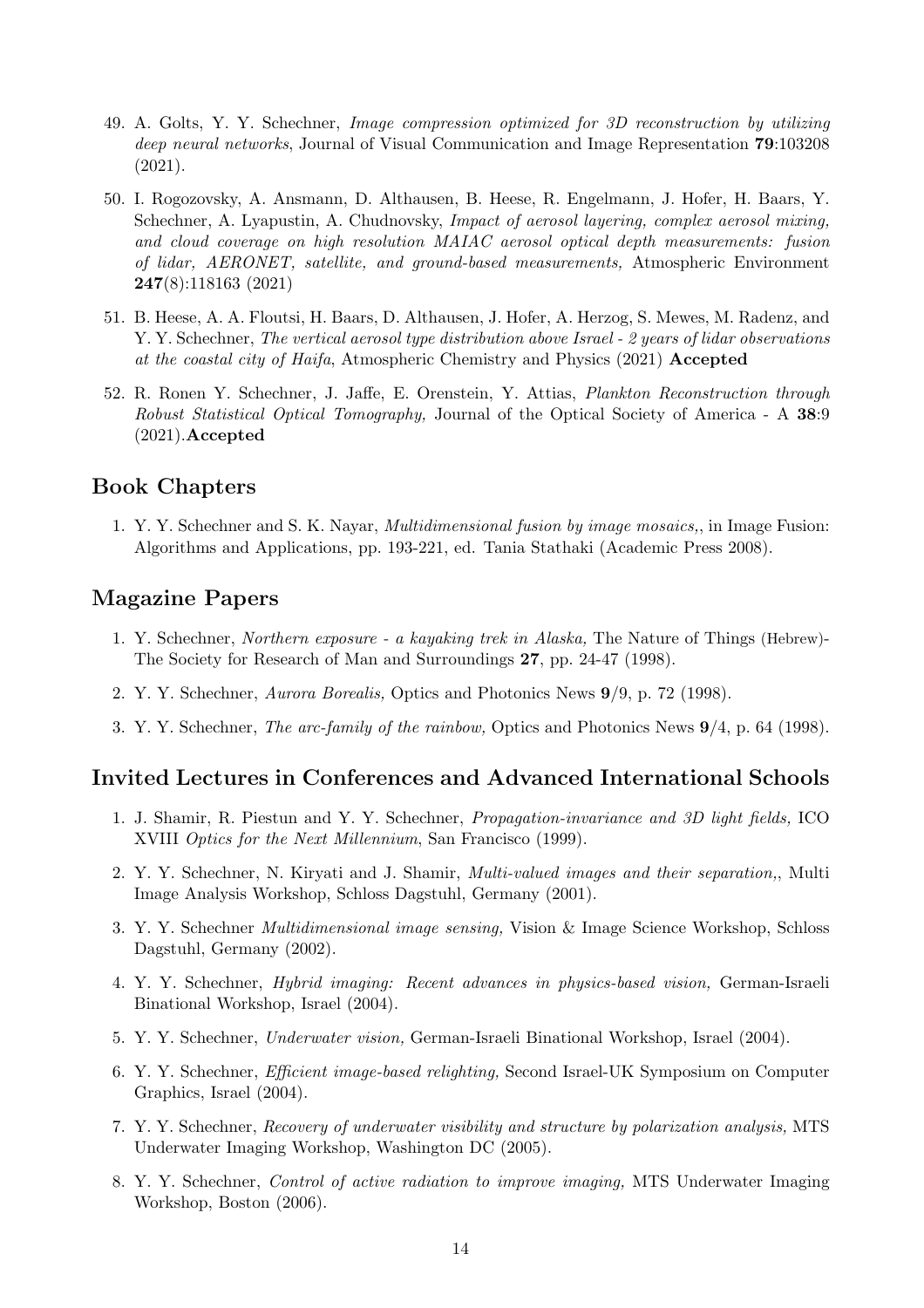- 9. Y. Y. Schechner, *Light propagation effects for the benefit of 3D structure estimation,* Israel-Italy Bi-National Conference (2007).
- 10. Y. Y. Schechner, *Double-click imaging,* IEEE/ONR Scattering'2007 Int. Sympos. on Volumetric Scattering in Vision and Graphics, Minneapolis (2007).
- 11. Y. Y. Schechner,*Hybrid imaging,* Third ORT Braude Research Conference, Israel (2007).
- 12. Y. Y. Schechner,*Harmony in motion,* Indo-Israeli Workshop on Computer Vision, Hyderabad, India (2008).
- 13. Y. Y. Schechner,*Look at sparse events,* International Workshop on Computational and Cognitive Models for Audio-Visual Interactions, Sheffield, England (2008).
- 14. Y. Y. Schechner,*Inversion by the P* 4 *: Polarization picture post-processing,* Polarization Conference - New directions in Research on Polarization of Light, Heron Island, Australia (2008).
- 15. Y. Y. Schechner,*Fusing sights and sounds,* CCIT Workshop on Computer Vision and Multimedia, Haifa, Israel (2008).
- 16. Y. Y. Schechner,*Glasswork,* German-Israel Workshop for Vision and Image Sciences , Haifa, Israel (2008).
- 17. Y. Y. Schechner,*Things you can't resolve,* CVPR AC Workshop, Atlanta (2009).
- 18. Y. Y. Schechner, *Improvement of underwater visual capabilities,* Unmanned Marine Vehicles Symposium, AUVSI Israeli Chapter , Haifa, Israel (2009).
- 19. Y. Y. Schechner, *Improvement of underwater visual capabilities,* Erasmus-Mundus Master in Computer Vision and Robotics, Girona, Spain (2010).
- 20. Y. Y. Schechner, *Take the blues away: Recovering scenes underwater,* Multi-angle Imaging SpectroRadiometer (MISR) Data Users Science Symposium, Pasadena (2010).
- 21. Y. Y. Schechner, *Geometry from refracted radiance,* Keynote talk, Workshop on Color and Photometry in Computer Vision, Barcelona, Spain (ICCV 2011).
- 22. Y. Swirski and Y. Y. Schechner, *CauStereo: Structure from underwater flickering illumination,* Proc. SPIE **8480**: The Nature of Light: Light in Nature IV (2012).
- 23. Y. Y. Schechner, *Turning photographic degradations into scene information sources,* Israel Machine Vision Conference (2013).
- 24. Y. Y. Schechner, *Scattered and stray light as scene encoding,* OSA Frontiers in Optics (2013).
- 25. Y. Y. Schechner, *A view through the waves,* Underwater Vision Workshop, Sydney, Australia (ICCV 2013).
- 26. D. J. Diner, J. Chen, A. B. Davis, M. J. Garay, O. V. Kalashnikova, F. Seidel, M. Tosca, G. van Harten, F. Xu, A. Levis, Y. Schechner, *Capabilities and challenges in remote sensing of aerosol (and cloud) properties using multiangular and polarimetric imaging,* Gordon Research Conference, Radiation and Climate (2015).
- 27. Y. Y. Schechner,*Distributed viewpoints: Grand Nature Challenge,* CVPR AC Workshop, Vancouver (2016).
- 28. M. Alterman and Y. Y. Schechner, *3D in natural random refractive distortions,* SPIE 3D Imaging, Visualization, and Display Conference (2016) **The Fumio Okano Best 3D Paper Award**.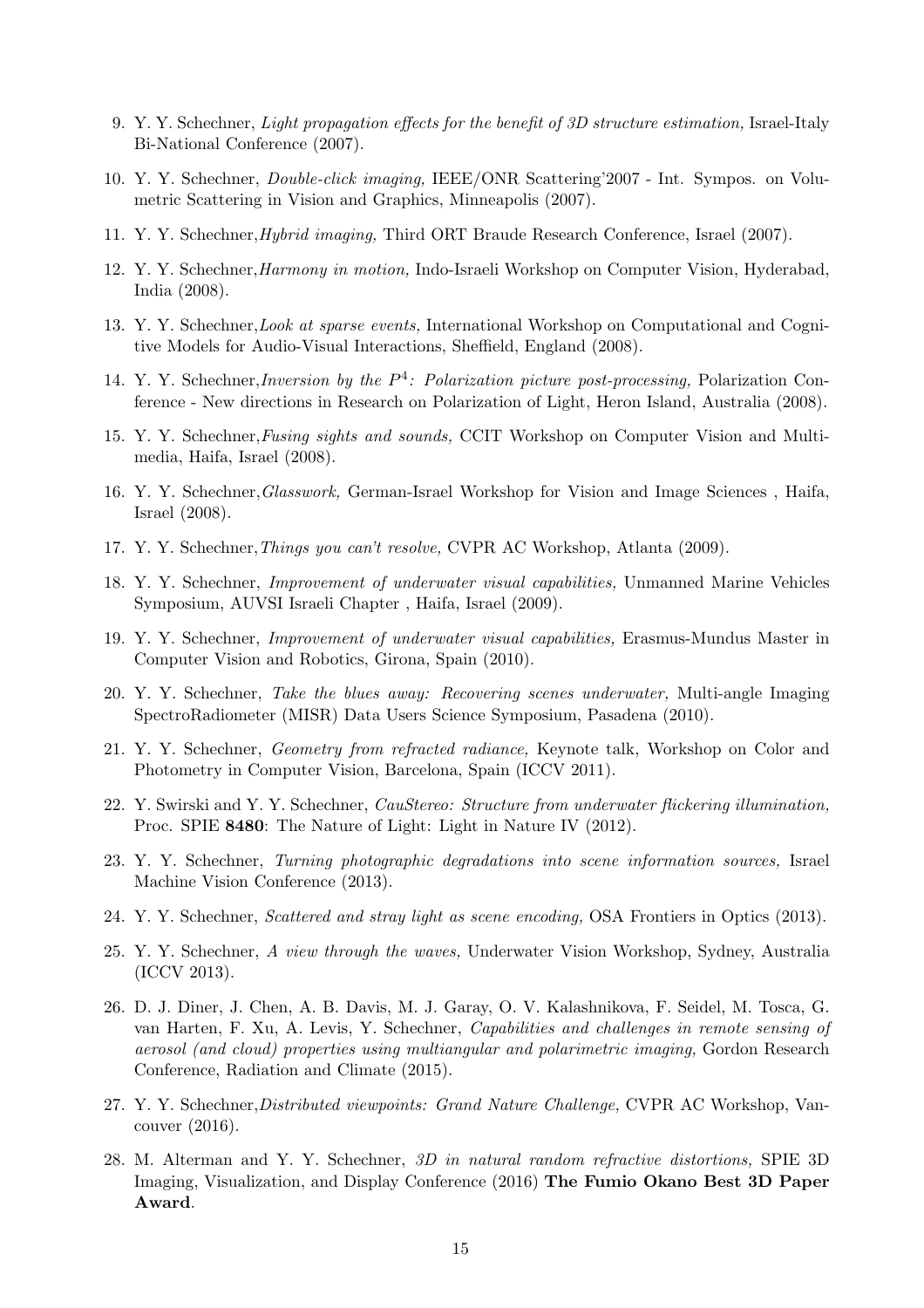- 29. Y. Y. Schechner, *Revealing the polarization analyzer angles, and the unknown target,* SPIE Polarization: Measurement, Analysis, and Remote Sensing XII (2016).
- 30. Y. Y. Schechner, *Atmospheric 3D volumetric recovery,* Royal Society International Scientific Seminar - Imaging in Graphics, Vision and Beyond (2016).
- 31. Y. Y. Schechner, *The next best underwater view,* Schleswig-Holsteinische Bildverarbeitungstage (2016).
- 32. Y. Y. Schechner, *Opportunities in distributed imaging through scatter,* Marine Imaging Workshop (2017).
- 33. A. Levis, A. Aides, Y. Y. Schechner, A. B. Davis and V. Holodovsky, *Inverse-scattering bridging micron to kilometer scales,* CVPR Workshop on Computational Cameras and Displays (2017).
- 34. Y. Y. Schechner, *Distributed views across media: From space to ocean-depths,* EarthVision Workshop at CVPR (2017).
- 35. Y. Y. Schechner, *Walk to the dark side,* International Workshop on Computer Vision (2018).
- 36. Y. Y. Schechner, A. Aides, A. Levis, V. Holodovski *Sensing aerosol distributions and clouds in 3D to better understand their climatic role,* ISEES 46th Annual Conf. Science and the Environment (2018).
- 37. Y. Y. Schechner, *Statistical tomography of microscopic life,* CVPR Workshop and Challenge: Automated Analysis of Marine Video for Environmental Monitoring (2018).
- 38. Y. Y. Schechner, *Extra-terrestrial computational imaging, with down-to-Earth outcomes,* CVPR Workshop on Computational Cameras and Displays (CCD 2018).
- 39. A. Aides, Y. Y. Schechner, V. Holodovsky, A. Levis, D. Althausen, *Measuring atmospheric scattering in 3D,* OSA Propagation Through and Characterization of Atmospheric and Oceanic Phenomena (2018).
- 40. M. Sheinin, Y. Y. Schechner and K.N. Kutulakos, *Bulb flicker as an information source,* The 16th International Symposium on the Science and Technology of Lighting (2018).
- 41. Y. Y. Schechner, *Scattering as key to three dimensional tomography: from medical imaging to spaceborne atmospheric sensing*, Xi'an University Symposium on Optics & Photonics (2019).
- 42. A. Geva, Y. Y. Schechner, J. Chernyak, R. Gupta, *X-ray scattering as a source of information in computed tomography (CT),* OSA COSI (2019).
- 43. A. B. Davis, N. Ferlay, Q. Libois, A. Levis, and Y. Y. Schechner, *Pulling 3D Cloud Structure Out of Overhead Passive Imagery: Observational and Computational Challenges,* SIAM Conference on Computational Science and Engineering (2019).
- 44. Y. Y. Schechner, *Scattering as Tomography Key: from medical imaging to spaceborne cloud sensing*, Google Computational Imaging Workshop (2020).
- 45. Y. Y. Schechner, V. Holodovsky, M. Tzabari, Y. Gat, A. Levis, A. Geva, R. Gupta, I. Koren, K. Schilling, *Embracing the challenge of nonlinear models in multi-angular tomography*, Asilomar Conference on Signals, Systems, and Computers (2021).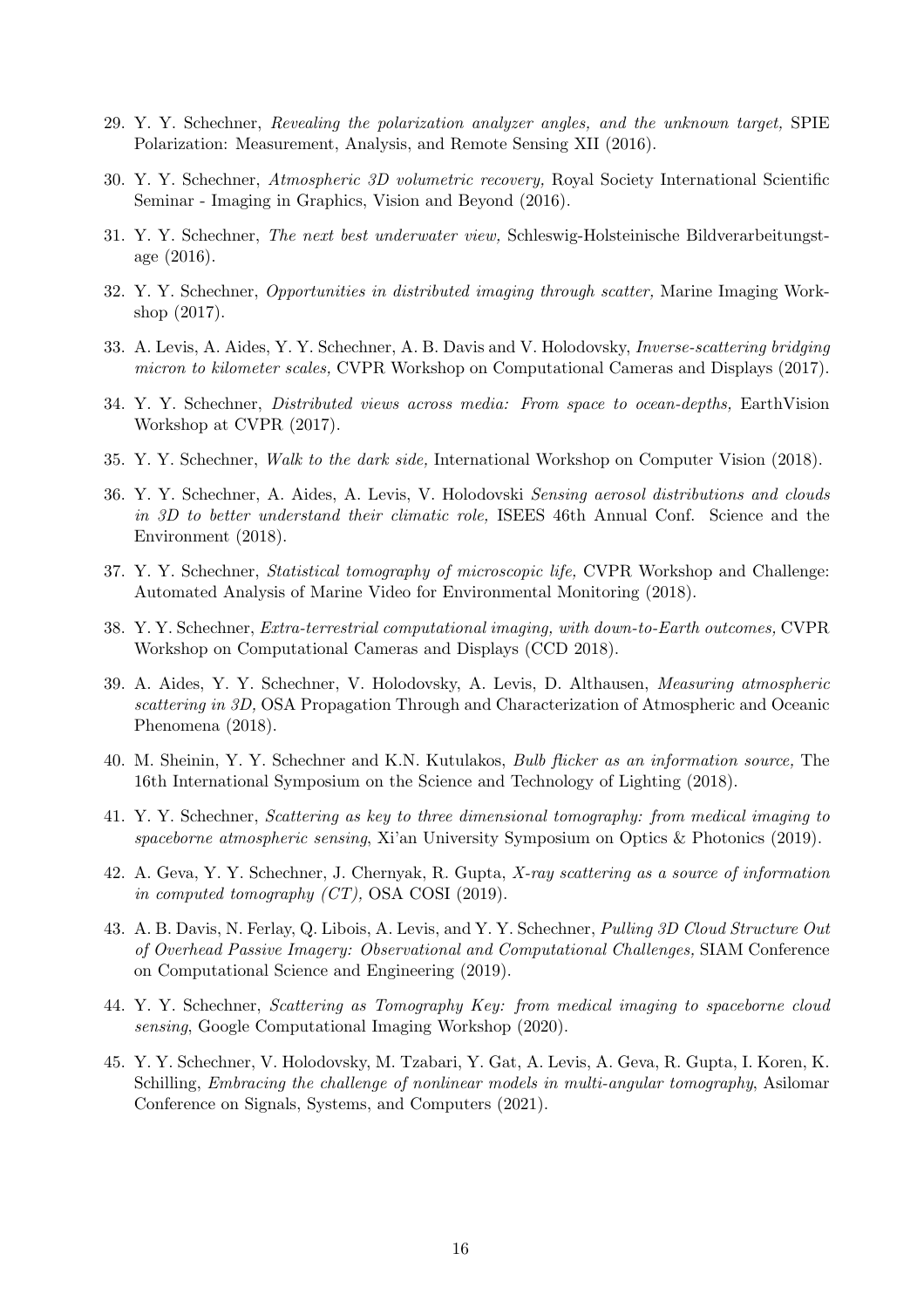#### **Refereed Conference Papers**

Within the fully refereed papers of this section: Papers  $\#$  2,3,5,9-11,13,15,20,22,23,24,27-30,32-34,37-39,43-45,47,48,51,52,54,59-60 were *Orals* Papers # 1,4,8,12,14,16-19,21,25,26,31,35,36,40-42,46,49,50,53,55-58,61-62 were *Posters*.

- 1. Y. Y. Schechner, N. Kiryati and R. Basri, *Separation of transparent layers using focus,* Proc. IEEE ICCV - International Conference on Computer Vision, pp. 1061-1066 (1998).
- 2. Y. Y. Schechner and N. Kiryati, *Depth from defocus vs. stereo: How different really are they?* Proc. IAPR ICPR - International Conference on Pattern Recognition pp. 1784-1786 (1998).
- 3. Y. Y. Schechner, N. Kiryati and J. Shamir, *Separation of transparent layers by polarization analysis,* Proc. IAPR SCIA - Scandinavian Conference on Image Analysis, Vol-I, pp. 235-242 (1999).
- 4. Y. Y. Schechner and N. Kiryati, *The optimal axial interval in estimating depth from defocus,* Proc. IEEE ICCV - Int. Conference on Computer Vision, pp. 843-848 (1999).
- 5. Y. Y. Schechner, J. Shamir and N. Kiryati, *Polarization-based decorrelation of transparent layers: The inclination angle of an invisible surface,* Proc. IEEE ICCV - International Conference on Computer Vision, pp. 814-819 (1999).
- 6. J. Shamir, R. Piestun and Y. Y. Schechner, *Propagation-invariance and 3D light fields,* ICO XVIII *Optics for the Next Millennium*, pp. 108-109, (1999) — **Invited**.
- 7. Y. Y. Schechner, N. Kiryati and J. Shamir, *Multi-valued images and their separation,*, Multi-Image Analysis, LNCS **2032**, pp. 129-141 (2001).
- 8. Y. Y. Schechner, N. Kiryati and J. Shamir, *Blind recovery of transparent and semireflected scenes,* Proc. IEEE CVPR - Computer Vision and Pattern Recognition, Vol. 1, pp. 38-43  $(2000)$ .
- 9. Y. Y. Schechner and S. K. Nayar, *Generalized Mosaicing*, Proc. IEEE ICCV International Conference on Computer Vision, Vol. 1, pp. 17-24 (2001).
- 10. Y. Y. Schechner, S. G. Narasimhan and S. K. Nayar, *Instant dehazing of images using polarization,* Proc. IEEE CVPR - Computer Vision and Pattern Recognition, Vol. 1, pp. 325-332 (2001).
- 11. Y. Y. Schechner, S. K. Nayar, and P. N. Belhumeur *A theory of multiplexed illumination,* Proc. IEEE ICCV - Int. Conference on Computer Vision, Vol. 2, pp. 808-815 (2003).
- 12. Y. Y. Schechner and S. K. Nayar *Uncontrolled modulation imaging,* Proc. IEEE CVPR Computer Vision and Pattern Recognition, Vol. II, pp. 197-204 (2004).
- 13. Y. Y. Schechner and N. Karpel *Clear underwater vision,* Proc. IEEE CVPR Computer Vision and Pattern Recognition, Vol. I, pp. 536-543 (2004).
- 14. S. Shwartz, M. Zibulevsky and Y. Y. Schechner *ICA Using kernel entropy estimation with* NlogN *complexity,* Proc. ICA - International Conference on Independent Component Analysis and Blind Signal Separation, pp. 422-429 (2004).
- 15. A. Litvinov and Y. Y. Schechner *Addressing radiometric nonidealities: A unified framework,* Proc. IEEE CVPR - Computer Vision and Pattern Recognition, Vol. II, pp. 52-59 (2005).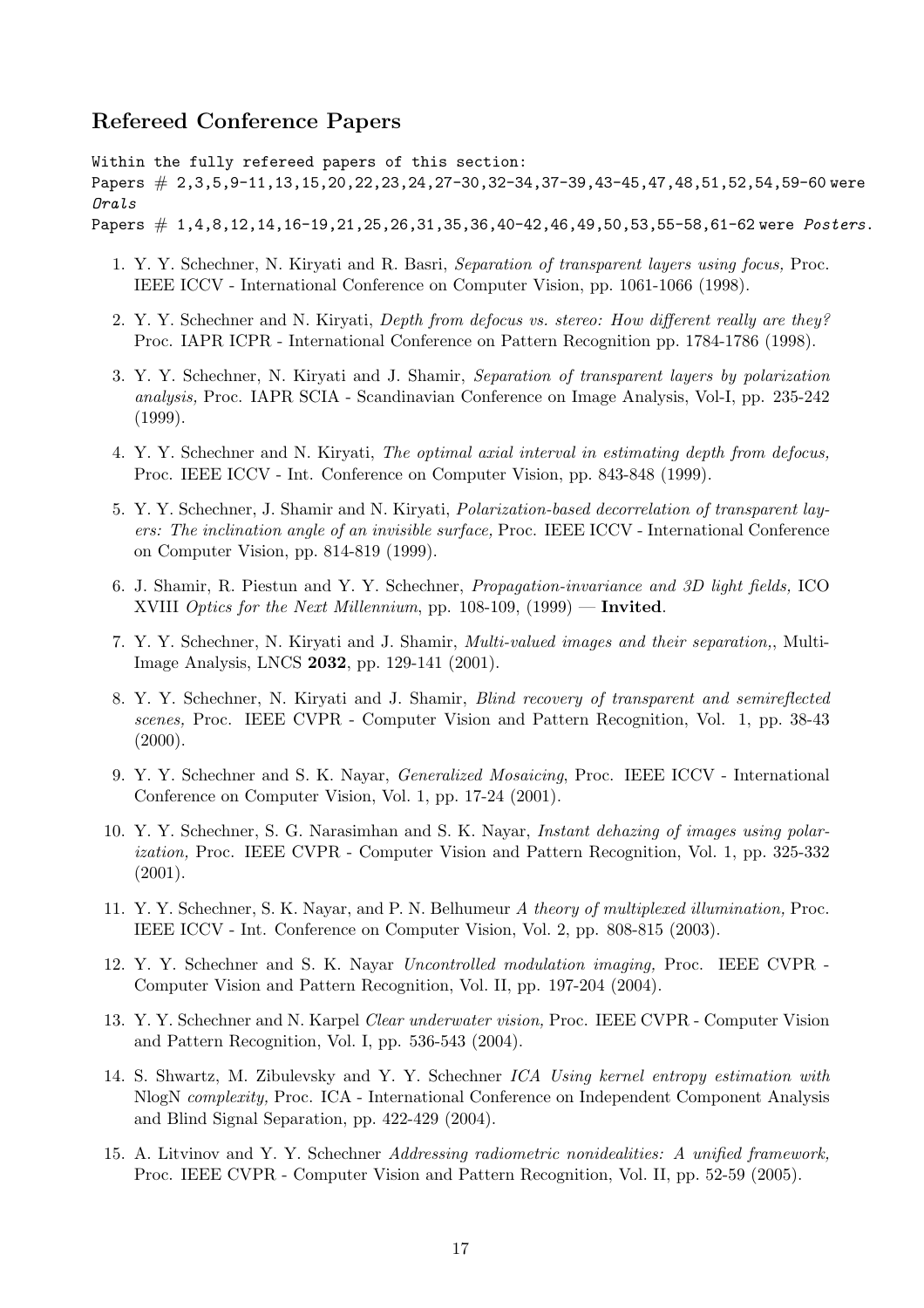- 16. E. Kidron, Y. Y. Schechner and M. Elad, *Pixels that sound,* Proc. IEEE CVPR Computer Vision and Pattern Recognition, Vol. I, pp. 88-96 (2005).
- 17. S. Shwartz, Y. Y. Schechner and M. Zibulevsky, *Efficient separation of convolutive image mixtures,* Proc. ICA - International Conference on Independent Component Analysis and Blind Signal Separation, pp. 246-253 (2006).
- 18. T. Treibitz and Y. Y. Schechner, *Instant* 3D*escatter,* Proc. IEEE CVPR Computer Vision and Pattern Recognition, Vol. II, pp. 1861-1868 (2006).
- 19. S. Shwartz, E. Namer and Y. Y. Schechner, *Blind haze separation,* Proc. IEEE CVPR Computer Vision and Pattern Recognition Vol. II, pp. 1984-1991 (2006).
- 20. Y. Erez, Y. Y. Schechner and D. Adam, *Ultrasound image denoising by spatially varying frequency compounding,* Proc. DAGM Symposium, LNCS **4147**, pp. 1-10 (2006).
- 21. N. Ratner and Y. Y. Schechner, *Illumination multiplexing within fundamental limits,* IEEE CVPR - Computer Vision and Pattern Recognition (2007).
- 22. R. Kaftory, Y. Y. Schechner and Y. Y. Zeevi, *Variational distance dependent image restoration,* Proc. IEEE CVPR - Computer Vision and Pattern Recognition (2007).
- 23. Z. Barzeley and Y. Y. Schechner, *Harmony in motion,* Proc. IEEE CVPR Computer Vision and Pattern Recognition (2007).
- 24. T. Treibitz, Y. Y. Schechner and H. Singh, *Flat refractive geometry,* Proc. IEEE CVPR Computer Vision and Pattern Recognition (2008).
- 25. M. Gupta, S. Narasimhan and Y. Y. Schechner, *On controlling light transport in poor visibility environments,* Proc. IEEE CVPR - Computer Vision and Pattern Recognition (2008).
- 26. Y. Diamant and Y. Y. Schechner, *Overcoming visual reverberations,* Proc. IEEE CVPR Computer Vision and Pattern Recognition (2008).
- 27. F. Koreban and Y. Y. Schechner, *Geometry by deflaring,* Proc. IEEE ICCP Int. Conference on Computational Photography (2009).
- 28. T. Treibitz and Y. Y. Schechner, *Recovery limits in pointwise degradation,* Proc. IEEE ICCP - Int. Conference on Computational Photography (2009).
- 29. T. Treibitz and Y. Y. Schechner, *Polarization Beneficial for visibility enhancement?,* Proc. IEEE CVPR - Computer Vision and Pattern Recognition (2009).
- 30. Y. Swirski, Y. Y. Schechner, B. Herzberg and S. Negahdaripour, *Stereo from flickering caustics,* Proc. IEEE ICCV - Int. Conference on Computer Vision (2009).
- 31. A. Sarafraz, S. Negahdaripour and Y. Y. Schechner, *Enhancing Images in Scattering Media Utilizing Stereovision and Polarization,* IEEE WACV - Workshop on Applications of Computer Vision (2009).
- 32. M. Alterman, Y. Y. Schechner and A. Weiss, *Multiplexed fluorescence unmixing*, Proc. IEEE ICCP - Int. Conference on Computational Photography (2010).
- 33. A. Aides, T. Avraham and Y. Y. Schechner, *Multiscale ultrawide foveated video extrapolation*, Proc. IEEE ICCP - Int. Conference on Computational Photography (2011).
- 34. Y. Y. Schechner, D. J. Diner and J. V. Martonchik, *Spaceborne underwater imaging*, Proc. IEEE ICCP - Int. Conference on Computational Photography (2011).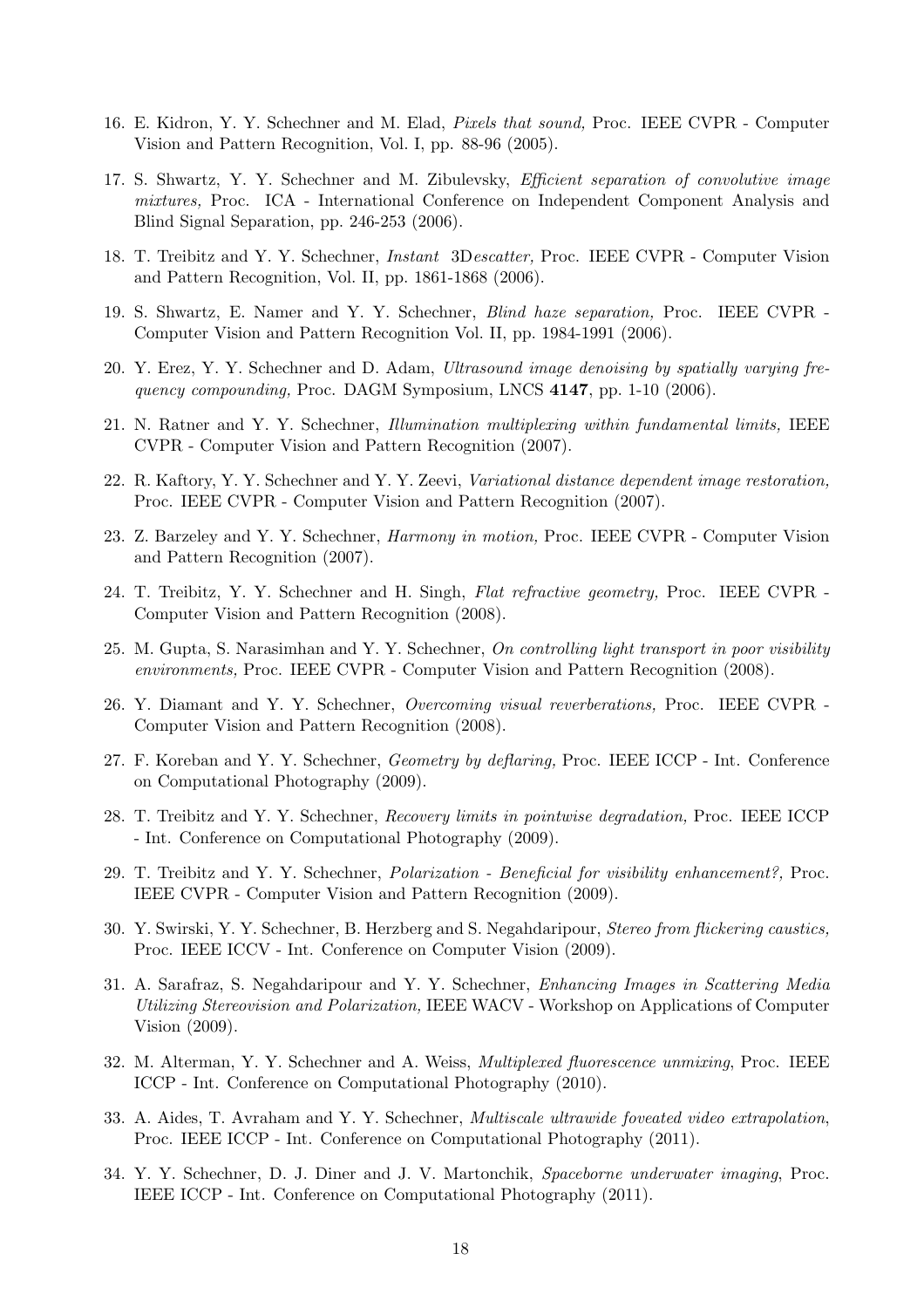- 35. Y. Swirski, Y. Y. Schechner and T. Nir, *Variational stereo in dynamic illumination*, Proc. IEEE ICCV - Int. Conference on Computer Vision (2011).
- 36. D. Segev, Y. Y. Schechner and M. Elad, *Example-based cross-modal denoising*, Proc. IEEE CVPR - Computer Vision and Pattern Recognition (2012).
- 37. Y. Swirski and Y. Y. Schechner, *3Deflicker from motion*, Proc. IEEE ICCP Int. Conference on Computational Photography (2013). **Best Paper Award**.
- 38. M. Alterman, Y. Swirski and Y. Y. Schechner, *Triangulation in random refractive distortions*, Proc. IEEE ICCP - Int. Conference on Computational Photography (2013).
- 39. M. Alterman, Y. Swirski and Y. Y. Schechner, *STELLA MARIS: stellar marine refractive imaging sensor*, Proc. IEEE ICCP - Int. Conference on Computational Photography (2014).
- 40. M. Alterman, Y. Y. Schechner, M. Vo and S. Narasimhan, *Passive tomography of turbulence strength*, Proc. ECCV - European Conference on Computer Vision (2014).
- 41. D. Veikherman, A. Aides, Y. Y. Schechner and A. Levis, *Clouds in The Cloud*, Proc. ACCV Asian Conference on Computer Vision (2014).
- 42. M. Mordechay and Y. Y. Schechner, *Matrix optimization for poisson compressed sensing*, Proc. IEEE GlobalSIP (2014).
- 43. Y. Y. Schechner, *Self-calibrating imaging polarimetry*, Proc. IEEE ICCP Int. Conference on Computational Photography (2015).
- 44. A. Levis, Y. Y. Schechner, A. Aides and A. B. Davis, *Airborne three-dimensional cloud tomography*, Proc. IEEE ICCV - Int. Conference on Computer Vision (2015).
- 45. V. Holodovsky, Y. Y. Schechner, A. Levin, A. Levis and A. Aides, *In-situ multi-view multiscattering stochastic tomography*, Proc. IEEE ICCP - Int. Conference on Computational Photography (2016)
- 46. M. Sheinin and Y. Y. Schechner, *The next best underwater view*, IEEE CVPR Computer Vision and Pattern Recognition (2016).
- 47. M. Alterman, A. Schwartzman, R. Zamir, Y. Y. Schechner, *Turbulence-induced 2D correlated image distortion*, Proc. IEEE ICCP - Int. Conference on Computational Photography (2017).
- 48. M. Sheinin, Y.Y. Schechner, K. N. Kutulakos, *Computational imaging on the electric grid*, Proc. IEEE CVPR - Computer Vision and Pattern Recognition (2017). **Best Student Paper Award**
- 49. A. Levis, Y. Y. Schechner, A. B. Davis, *Multiple-scattering microphysics tomography*, Proc. IEEE CVPR - Computer Vision and Pattern Recognition (2017).
- 50. A. Levis, R. Talmon, Y. Y. Schechner *Statistical tomography of microscopic life*, Proc. IEEE CVPR - Computer Vision and Pattern Recognition (2018).
- 51. M. Sheinin, Y.Y. Schechner, K. N. Kutulakos, *Rolling shutter imaging on the electric grid*, Proc. IEEE ICCP - Int. Conference on Computational Photography (2018).
- 52. T. Maeda, A. Kadambi, Y. Y. Schechner and R. Raskar, *Dynamic heterodyne interferometry*, Proc. IEEE ICCP - Int. Conference on Computational Photography (2018) **Best Paper Award**.
- 53. A. Geva, Y. Y. Schechner, J. Chernyak, R. Gupta, *X-ray computed tomography through scatter,* Proc. ECCV - European Conference on Computer Vision (2018).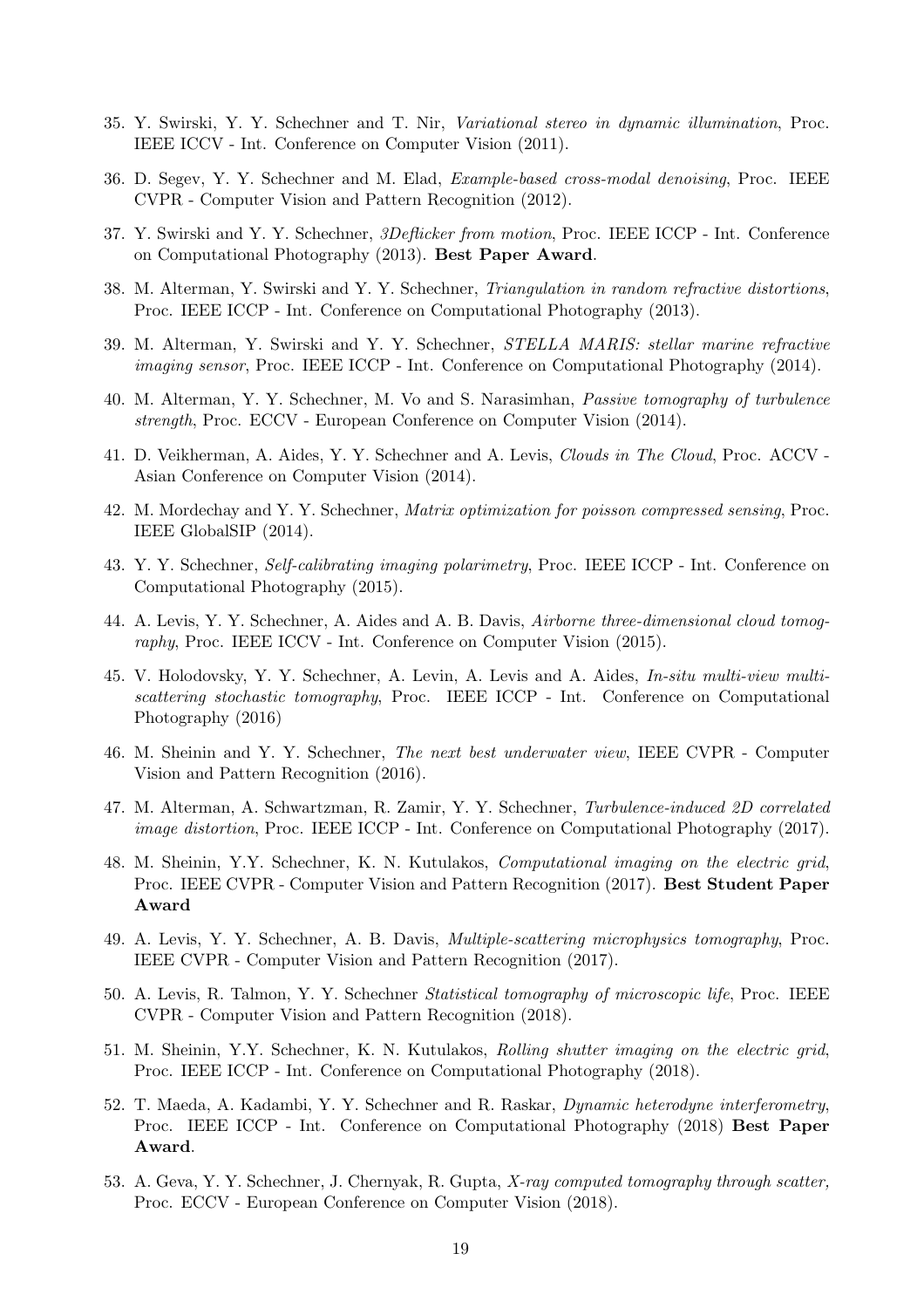- 54. M. Sheinin, Y.Y. Schechner, *Depth from texture integration*, Proc. IEEE ICCP Int. Conference on Computational Photography (2019).
- 55. L. Arbel, Y. Y. Schechner and N. Amir, *Symbaline: an active wine glass instrument with a liquid sloshing vibrato mechanism*, Proc. NIME - Int. Conference on New Interfaces for Musical Expression, 9-14 (2019).
- 56. E. Sassoon, Y. Y. Schechner and T. Treibitz, *Flare in interference-based hyperspectral cameras*, Proc. IEEE ICCV - Int. Conference on Computer Vision (2019).
- 57. M. Tzabari and Y. Y. Schechner, *Polarized optical-flow gyroscope*, Proc. ECCV European Conference on Computer Vision (2020).
- 58. T. Loeub, A. Levis, V. Holodovsky, Y. Y Schechner, *Montonicity prior for cloud tomography*, Proc. ECCV - European Conference on Computer Vision (2020).
- 59. A. Aides, A. Levis, V. Holodovsky, Y. Y. Schechner, D. Althausen, A. Vainiger, *Distributed sky imaging radiometry and tomography*, Proc. IEEE ICCP - Int. Conference on Computational Photography (2020).
- 60. P. Sharma, M. Aittala, Y. Schechner, A. Torralba, G. Wornell, W. Freeman and F. Durand, *What you can learn by staring at a blank wall*, Proc. IEEE ICCV - International Conference on Computer Vision (2021).
- 61. R. Ronen, Y. Schechner, E. Eytan, *4D Cloud scattering tomography*, Proc. IEEE ICCV International Conference on Computer Vision (2021).
- 62. Y. Sde Chen, Y. Schechner, V. Holodovsky, E. Eytan, *3DeepCT: Learning volumetric scattering tomography*, Proc. IEEE ICCV - International Conference on Computer Vision (2021).

#### **Other Conference Publications**

- 1. Y. Y. Schechner and J. Shamir, *Orbital angular momentum of anisotropic dislocations,* OSA Annual Meeting, p. 76 (1995).
- 2. R. Piestun, Y. Y. Schechner and J. Shamir, *Generalized self-imaging in free space,* EOS Topical meeting on Diffractive Optics, pp. 128-129 (1997).
- 3. R. Piestun, Y. Y. Schechner and J. Shamir, *Rotating waves and the generalized self-imaging effect,* OSA Annual Meeting, (1997).
- 4. Y. Y. Schechner, S. Nayar and P. Belhumeur *Codes for multiplexing images and lighting,* Israeli Computer Vision Day, Herzliya (2003).
- 5. Y. Y. Schechner and S. K. Nayar, *Polarization mosaicking: High dynamic range and polarization imaging in a wide field of view.,* Proc. SPIE **5158**: Polarization science and remote sensing, pp. 93-102 (2003).
- 6. N. Karpel and Y. Y. Schechner, *Portable polarimetric underwater imaging system with a linear response,* Proc. SPIE **5432**: Polarization: Measurement, Analysis and Remote Sensing VI, pp. 106-115 (2004).
- 7. N. Karpel and Y. Y. Schechner, *Overcoming turbidity in underwater imaging,* 1 *st* Sympos. of the Israeli Assoc. Aquatic Sciences (2004).
- 8. Y. Y. Schechner, M. Elad and E. Kidron *Pixels correlated to sound,* Israeli Computer Vision Day (2004).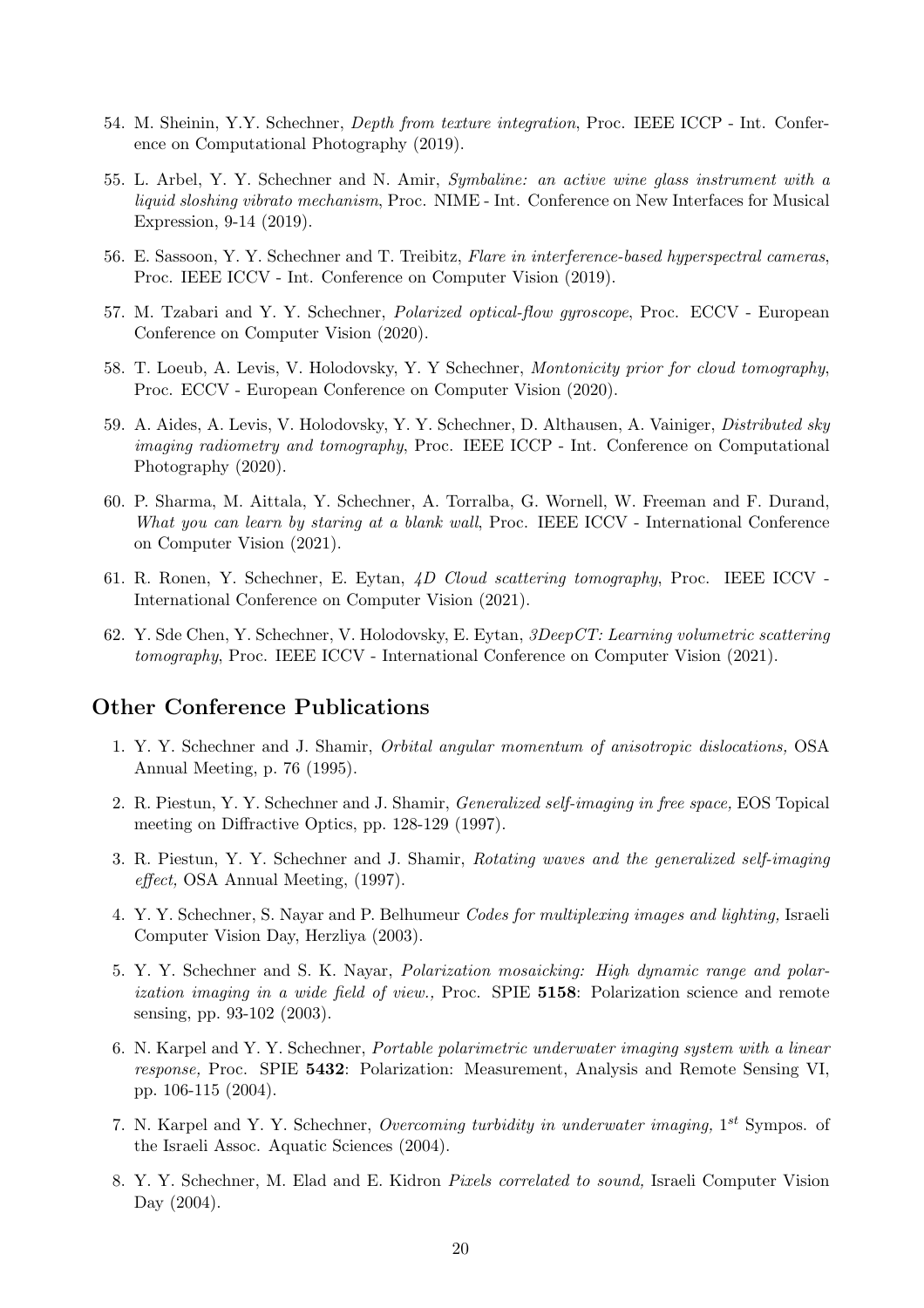- 9. Y. Y. Schechner, S. K. Nayar, P. N. Belhumeur and H. S. Peri *Imaging in multiplexed illumination,* SPIE **5529**: Nonimaging Optics and Efficient Illumination Systems, pp. 198-205  $(2004).$
- 10. A. Greengard, Y. Y. Schechner and R. Piestun *Depth from rotating point spread functions,* Proc. SPIE **5557**: Optical Information Systems II, pp. 106-115 (2004).
- 11. Y. Y. Schechner and N. Karpel, *Recovering scenes by polarization analysis,* MTS/IEEE OCEANS, pp. 1255-1261 (2004).
- 12. Y. Y. Schechner and N. Karpel, *Attenuating natural flicker patterns,* MTS/IEEE OCEANS, pp. 1262-1268 (2004).
- 13. E. Namer and Y. Y. Schechner, *Advanced visibility improvement based on polarization filtered images,* Proc. SPIE **5888**: Polarization Science and Remote Sensing II, pp. 36-45 (2005).
- 14. Y. Y. Schechner and Y. Averbuch *Distance dependent regularization,* Israeli Computer Vision Day (2005).
- 15. Y. Y. Schechner, *Compensating haze in long range observations,* MilTech, pp. 63-70 (2006).
- 16. S. Bobrov and Y. Y. Schechner, *Image-based prediction of thermal imaging performance,* Proc. SPIE **6395**: Electro-Optical and Infrared Systems: Technology and Applications III (2006).
- 17. Y. Erez, Y. Y. Schechner and D. Adam *Acousti*clean *images,* Israeli Computer Vision Day (2006).
- 18. Y. Y. Schechner *Optimal multiplexing within fundamental limits,* Computer Vision and Graphics, Israel Ministry of Science Infrastructure Research Workshop (2007).
- 19. Y. Y. Schechner *Glasswork,* Computer Vision and Graphics, Israel Ministry of Science Infrastructure Research Workshop (2008).
- 20. Y. Y. Schechner, D. J. Diner, A. Davis and R. Chipman *Polarization-based dehazing,* Multiangle Imaging SpectroRadiometer (MISR) Data Users Science Symposium, Pasadena (2009).
- 21. A. Sarafraz, S. Negahdaripour and Y. Y. Schechner, *Performance assessment in solving the correspondence problem in underwater Stereo Imagery* Proc. MTS/IEEE OCEANS (2010)
- 22. Y. Swirski, Y. Y. Schechner, B. Herzberg and S. Negahdaripour, *Underwater stereo using natural flickering illumination* Proc. MTS/IEEE OCEANS (2010)
- 23. Z. Barzeley and Y. Y. Schechner *Audio-visual association: look at sparse events*, 3<sup>rd</sup> Annual Southern California Computer Vision Meetup (2010).
- 24. M. Alterman, Y. Y. Schechner and A. Weiss *Multiplexed fluorescence unmixing,* Israeli Computer Vision Day (2010).
- 25. J. Martonchik, Y. Schechner, M. Bull and D. Diner, *Application of graph cut theory to the MISR aerosol retrieval process,* American Geophysical Union (AGU) Fall Meeting, San Francisco (2011).
- 26. J. Martonchik, Y. Schechner, M. Bull and D. Diner, *Application of graph cut theory to the MISR aerosol retrieval process,* Multi-angle Imaging SpectroRadiometer (MISR) Data Users Science Symposium, Pasadena (2011).
- 27. Y. Y. Schechner, M. Alterman, J. Shamir, P. Perona, D. Diner and J. Martonchik *Vision through the air-water surface,* Israel Computer Vision Day (2011).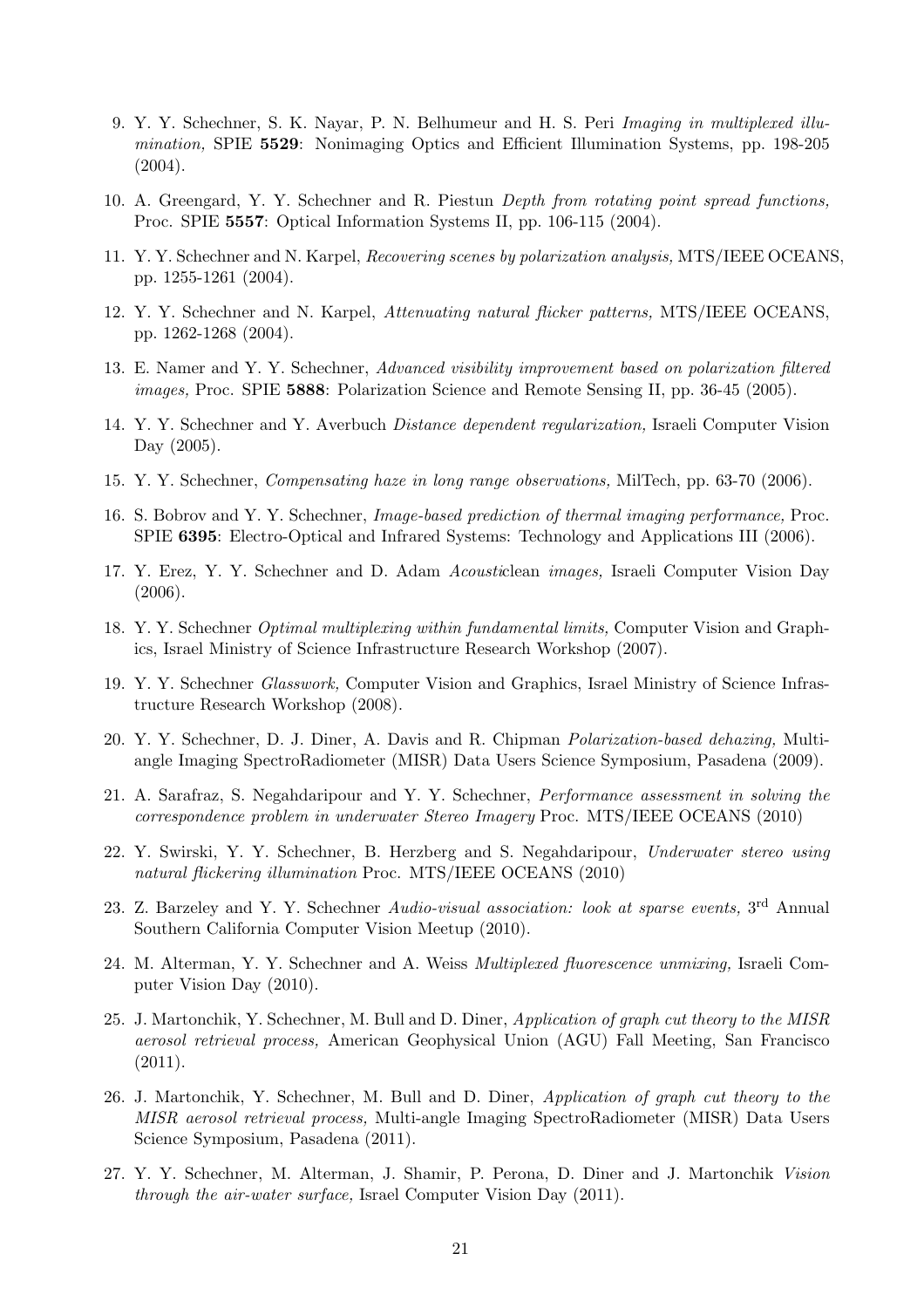- 28. Y. Y. Schechner, A. Aides *Multiscale ultrawide video extrapolation,* Israeli Machine Vision Conference (2012).
- 29. Y. Y. Schechner, M. Alterman, J. Shamir, P. Perona, *Detecting motion through dynamic refraction,* Israeli Machine Vision Conference (2012).
- 30. Y. Swirski and Y. Y. Schechner, *CauStereo: Structure from underwater flickering illumination,* Proc. SPIE **8480**, The Nature of Light: Light in Nature IV (2012).
- 31. A. Aides, Y. Y. Schechner, V. Holodovski and M. Garay, *Recovery of aerosol 3D distribution based on multiangular imaging: a single scattering baseline,* Multi-angle Imaging SpectroRadiometer (MISR) Data Users Science Symposium, Pasadena (2012).
- 32. A. Aides and Y. Y. Schechner, *Hi-res cloud base and layer recovery from multi-angle dense images,* Multi-angle Imaging SpectroRadiometer (MISR) Data Users Science Symposium, Pasadena (2012).
- 33. V. Kotlar, M. Tavil, Y. Erez, Y. Y. Schechner, M. J. Garay and D. J. Diner, *Detecting moving watercrafts using MISR,* Multi-angle Imaging SpectroRadiometer (MISR) Data Users Science Symposium, Pasadena (2012).
- 34. A. B. Davis, D. J. Diner, I. Yanovsky, M. J. Garay, F. Xu, G. Bal, Y. Y. Schechner, A. Aides, Z.Qu and C. Emde, *3D-TRACE: A new NASA initiative in three-dimensional Tomographic Reconstruction of the Aerosol-Cloud Environment*, Proc. EGU - European Geosciences Union general assembly (2013).
- 35. Y. Y. Schechner, *Views affected by a wavy air-water surface,*, Light and Color in Nature Conference, Fairbanks, Alaska (2013).
- 36. Y. Swirski and Y. Schechner, *3Descatter from Motion,*, Israel Computer Vision Day (2013).
- 37. A. Aides, Y. Y. Schechner, V. Holodovski, M. Garay, and A. B. Davis, *Lightfields for recovering aerosol distributions,* IEEE ICCP (2014).
- 38. M. Alterman, Y. Schechner, P. Perona and J. Shamir, *Independent components in dynamic refraction*, SIAM Conf. Imaging Science, MS on Models and Methods for Imaging through Turbulence, Hong Kong (2014).
- 39. A. Aides, Y. Y. Schechner, V. Holodovski, M. Garay, and A. B. Davis, *Multi sky-view 3D aerosol distribution recovery,* Int. Congress Imaging Sci., Tel-Aviv (2014).
- 40. M. Alterman, Y. Y. Schechner and Y. Swirski, *Vision through random refractive distortions*, Int. Congress Imaging Sci., Tel-Aviv (2014).
- 41. A. Aides, Y. Y. Schechner, V. Holodovski, M. Garay, A. B. Davis, *Lightfield for recovering aerosol distributions,* Int. Workshop Computer Vision, Alghero (2014).
- 42. Y. Schechner, *Virtual Periscope by stellar sensing of wave shape*, Shape and Image Modeling  $&$  Analysis (2014).
- 43. D. Veikherman, A. Aides, Y. Y. Schechner and A. Levis, *Clouds in The Cloud*, Israel Computer Vision Day (2014).
- 44. Y. Y. Schechner, *Multi-view sensing across media*, 5th OASIS (2015).
- 45. A. Aides, D. Veikherman, A. Levis and Y. Y. Schechner, *Ground-based multi-angle imaging network for 3D atmospheric sensing,* Challenges for Three-Dimensional Radiative Transfer in the Earth and Atmospheric Sciences, AGU-GAC-MAC-CGU Joint Assembly (2015).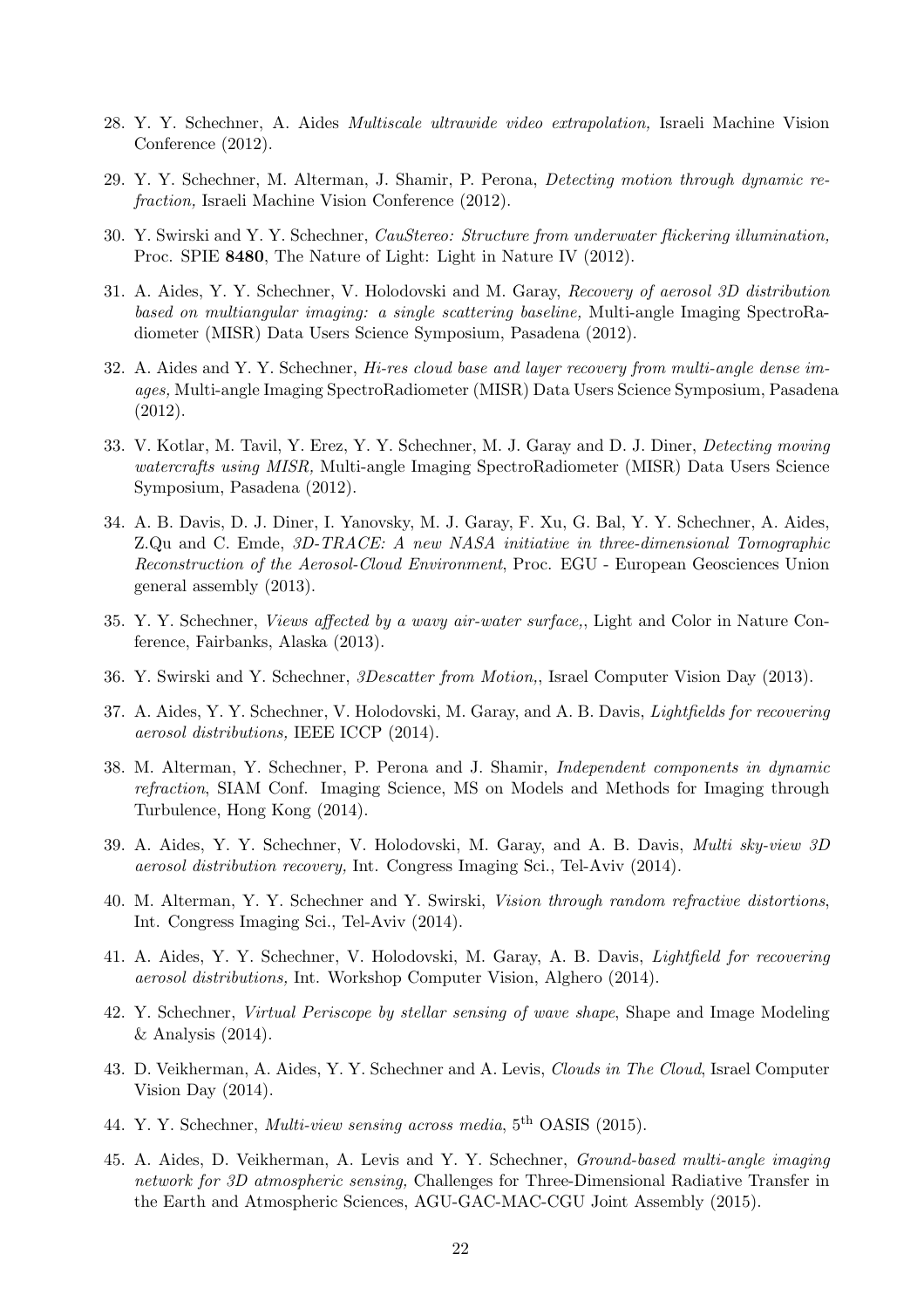- 46. A. Levis, A. Aides, V. Holodovsky, Y. Y. Schechner, A. Levin and A. B. Davis, *Efficient 3D atmospheric tomography of scatter distribution,* Challenges for Three-Dimensional Radiative Transfer in the Earth and Atmospheric Sciences, AGU-GAC-MAC-CGU Joint Assembly (2015).
- 47. L. Arbel, Y. Schechner and N. Amir, *Methods for exciting wine glasses by coupling to plucked strings - theory and experiment* Vienna Talk on Music Acoustics (2015).
- 48. D. Rosenfeld, A. Levis, I. Bibi, Y. Y. Schechner, A. Rosenfeld, D. Fischer and J. Woytach, *Globe imaging of 3D motion: Microphysics to centuries of change*, 1<sup>st</sup> Int. Workshop on Extreme Imaging (2015).
- 49. A. Levis, Y. Y. Schechner, A. Aides and V. Holodovski *Airborne Three-Dimensional Cloud Tomography*, The 2015 Israel Computer Vision Day (2016).
- 50. A. Levis, Y. Y. Schechner, A. Aides and A. B. Davis, *Airborne Three-Dimensional Cloud Tomography*, Israeli Machine Vision Conference (2016).
- 51. V. Holodovsky, A. Levis, Y. Y. Schechner, A. Levin, A. Aides, and A. B. Davis, *3D Multi-Scattering Tomography* , Int. Conf. Computational Photography (2016).
- 52. A. Levis, Y. Y. Schechner, A. Aides, and A. B. Davis, *3D Cloud Tomography via Solar Radiative Transfer*, International Radiation Symposium (2016).
- 53. A. Levis, Y. Y. Schechner, A. Aides, and A. B. Davis, *3D Cloud Tomography using Solar Radiative Transfer*, Atmospheric Radiation Science Workshop (2016).
- 54. M. Sheinin and Y. Y. Schechner, *Underwater Multi-Platform Visual Observation Paths*, The Israeli Association for Aquatic Sciences Conference (2016). **Best Lecture Award**.
- 55. V. Holodovsky, A. Avni, Y. Y. Schechner, T. Treibitz, S. Grossbard, U. Shavit, *Underwater Optical Imaging for Quantifying Sediment Resuspension*, The Israeli Association for Aquatic Sciences Conference (2016).
- 56. M. Sheinin and Y. Y. Schechner, *Physical Models in 3D Recovery Problems*, OMEK Symposium (2016).
- 57. L. Arbel, Y. Y. Schehner, N. Amir, *An Electromagnet-based wine glass instrument*, Proc. International Symposium on Musical Acoustics (ISMA 2017).
- 58. B. Heese, J. Hofer, H. Baars, R. Engelmann, D. Althausen and Y. Y. Schechner, *Wild fire aerosol optical properties measured by lidar at Haifa, Israel*, Proc. 28th International Laser-Radar Conf. (2017).
- 59. M. Sheinin, Y.Y. Schechner, K. N. Kutulakos, *Computational imaging on the electric grid*, Israel Computer Vision Day (2017).
- 60. M. Sheinin, Y.Y. Schechner, K. N. Kutulakos, *Rolling shutter imaging on the electric grid*, Int. Workshop computer Vision (2018).
- 61. M. Sheinin, Y.Y. Schechner, K. N. Kutulakos, *Computational imaging on the electric grid*, CVPR Demo (2018).
- 62. A. Levis, Y. Y. Schechner, R. Talmon, *In-situ tomography of plankton,* MOST Workshop on Exploring Translucent Media (2018)
- 63. B. Heese, J. Hofer, H. Baars, R. Engelmann, D. Althausen and Y. Y. Schechner, *Wild fire aerosol optical properties measured by lidar at Haifa, Israel,* Proc. 28th International Laser-Radar Conferences **176**, 05049 (2018)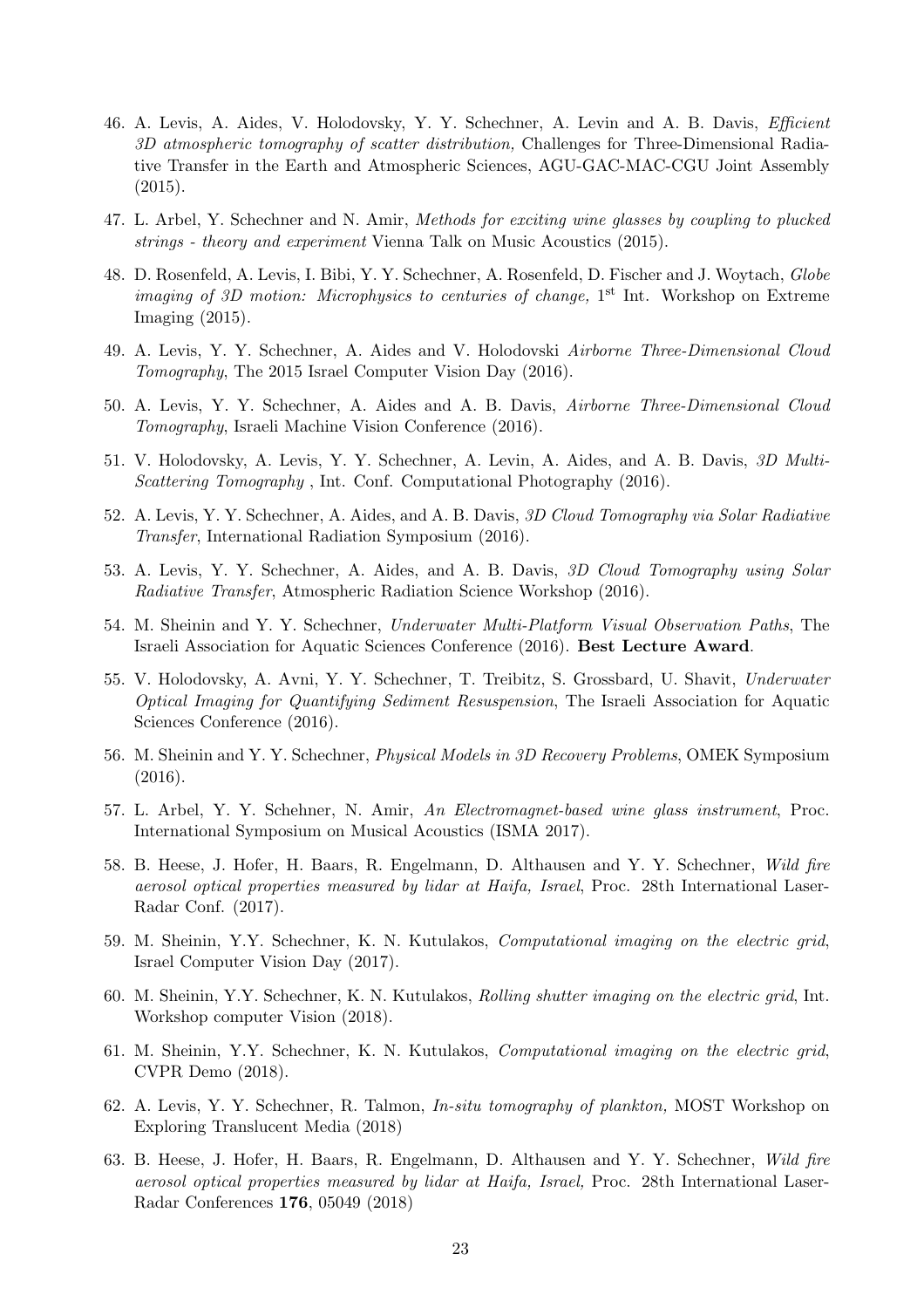- 64. A. Vainiger, Y. Y. Schechner, T. Treibitz, A. Avni, D. S. Timor, *Underwater tomography of resuspension events,* MOST Workshop on Exploring Translucent Media (2018)
- 65. G. Yahel, M. Gilboa, S. Grossbard, A. Vainiger, T. Treibitz, Y. Y. Schechner, U. Shavit, T. Katz, *Biological Activity: an overlooked mechanism for sediment resuspension, transport, and modification in the ocean,* PiE (2018)
- 66. A. Vainiger, Y. Y. Schechner, T. Treibitz, A. Avni, D. S. Timor, *Underwater wide-field tomography of sediment resuspension,* PiE (2018)
- 67. A. Geva, Y. Y. Schechner, J. Chernyak, R. Gupta, *X-ray computed tomography through scatter,* Israel Computer Vision Day (2018)
- 68. L. Arbel, Y. Y. Schechner and N. Amir, *Symbaline: a liquid sloshing vibrato mechanism for the Symbaline; an active wine glass instrument*, Demo presentation, Proc. ISMA - The International Symposium on Music Acoustics (2019). **Best Demo Award**
- 69. K. Schilling, Y. Y. Schechner and I. Koren, *CLOUDCT A Formation of cooperating nanosatellites for cloud characterisation by computed tomography*, 70th International Astronautical Congress (2019).
- 70. C. Cornet, D. Rosenfeld, S. Aviad, P. Crebassol, P. Dandini, E. Defer, C Fallet, V. Holodovsky, C Price, D Ricard, Y. Y. Schechner, P. Tabary, Y. Yair, *C* 3 *IEL: Cluster for climate and cloud imaging of evolution and lightning, an innovative way to observe the clouds and their environment,* Grenoble Newspace Week Workshop (2019).
- 71. D. Rosenfeld, C. Cornet, S. Aviad, H. Brogniez, E. Defer, C. Fallet, C. Fratter, A. Kaidar, C. Price, D. Ricard, Y. Schechner, P. Tabary and Y. Yair, *C* 3 *IEL: Cluster for climate and cloud imaging of evolution and lightning, an innovative way to observe the clouds and their environment,* Living Planet Symposium (2019).
- 72. D. Althausen, S. Mewes, B. Heese, J. Hofer, Y. Schechner, A. Aides, V. Holodovsky, *Vertical profiles of dust and other aerosol types above a coastal site*, Central Asian DUst Conference (CADUC) (2019)
- 73. A. B. Davis, F. Xu, G. van Harten, D. J. Diner, A. Levis, Y. Y. Schechner and G. Matheou, *Inherent properties of clouds in the PBL derived from multi-angle spectro-polarimetric imaging at the Edge of space: new capabilities of JPLs AirMSPI sensor on NASAs Airborne ER-2 Platform*, AGU Fall meeting (2019).
- 74. A. Levis, V. Holodovsky, Y. Y. Schechner, E. Eytan, I. Koren, A. Aumann, K. Schilling, *CloudCT: Spaceborne scattering tomography by a large formation of small satellites for improving climate predictions*, The 4th COSPAR Symposium (2019).
- 75. K. Schilling, Y. Y. Schechner, I. Koren, *Formations of small satellites to characterize 3D cloud properties: TOM and CloudCT*, The 4th COSPAR Symposium (2019).
- 76. D. Rosenfeld, C. Cornet, S. Aviad, P. Crebassol, P. Dandini, E. Defer, C. Fallet, V. Holodovsky, A. Levis, A. Kaidar, C. Price, D. Ricard, Y. Y. Schechner, P. Tabary, Y. Yair, *C3IEL: Cluster for climate and cloud imaging of evolution and lightning, an innovative way to observe clouds and their environment*, The 4th COSPAR Symposium (2019)
- 77. V. Holodovsky, M. Fisher, Y. Y. Schechner, D. Rosenfeld, A. Levis, *Geometric aspects of stereoscopic spaceborne imaging of dynamic clouds in the CLOUD experiment*, The 4th COSPAR Symposium (2019)